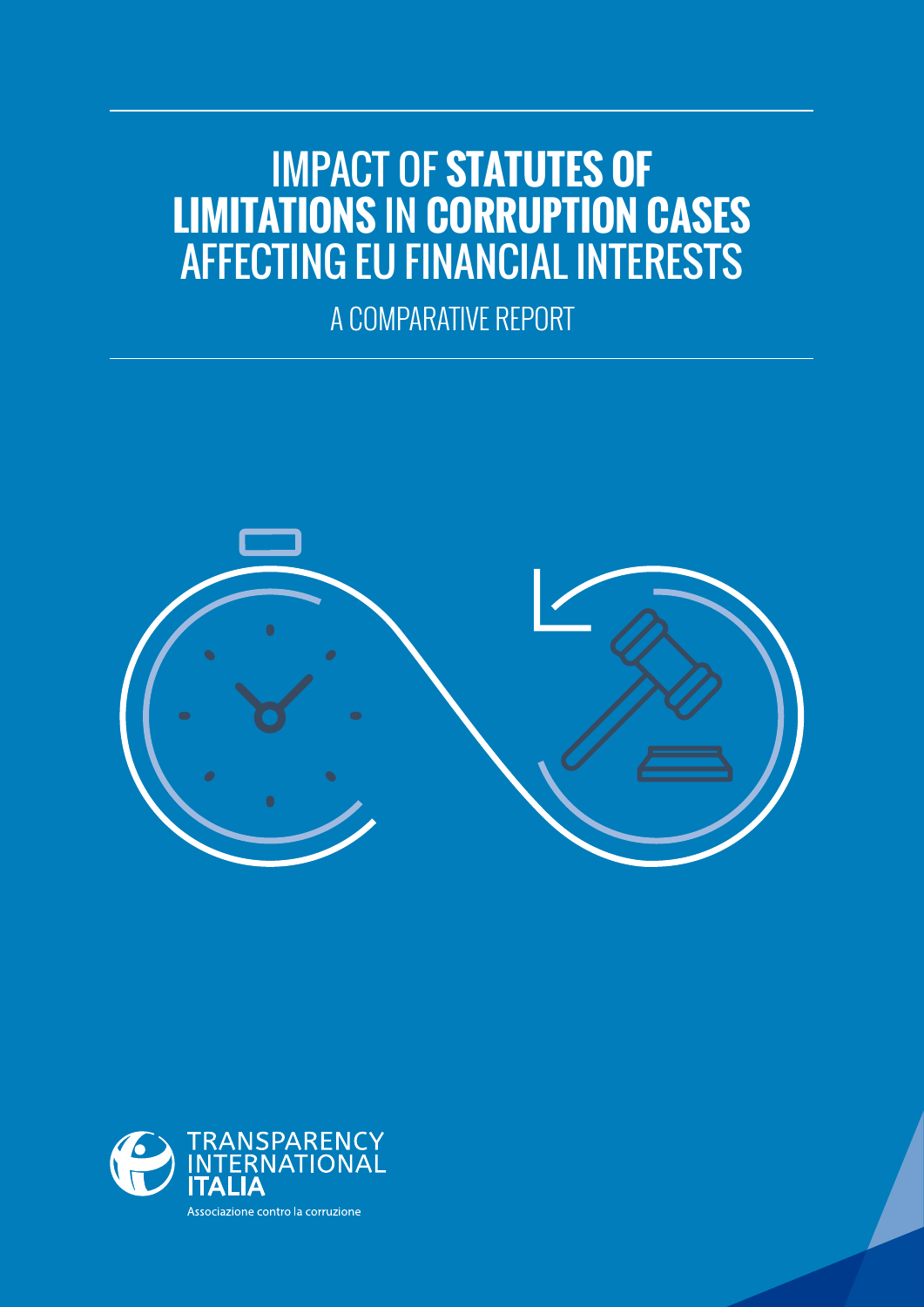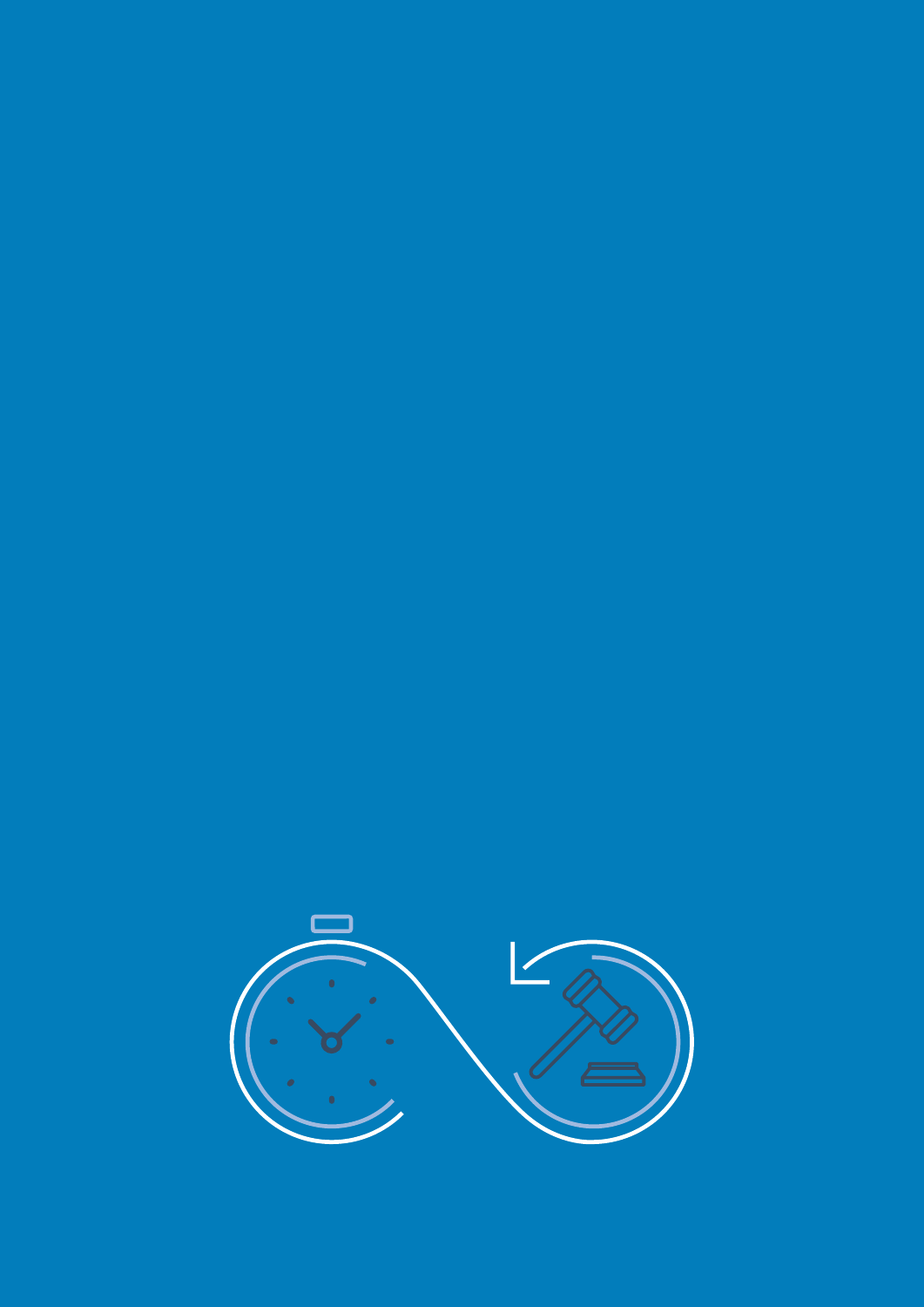

### **December 2016**

This report has been produced for the project ARES (2016)397899 – Impact of Statutes of Limitations in Corruption Cases Affecting EU Financial Interests – A European Comparison

Project coordinator: **Davide Del Monte** Lead Researcher: **Giorgio Fraschini** National Researchers: **Diana Kovatcheva**, **Kalin Slavov** (Bulgaria), **Anastasia Sotiropoulou** (Greece), **Elena Burgoa**, **Luis De Sousa**, **David Marques** (Portugal), **Georgeta Filip**, **Andreea Gusa** (Romania), **Elisa De La Nuez**, **Carlota Tarin** (Spain)

The project was financed by **OLAF – European Anti-Fraud Office** (Hercule III Programme 2014-2020 Legal Training and Studies)

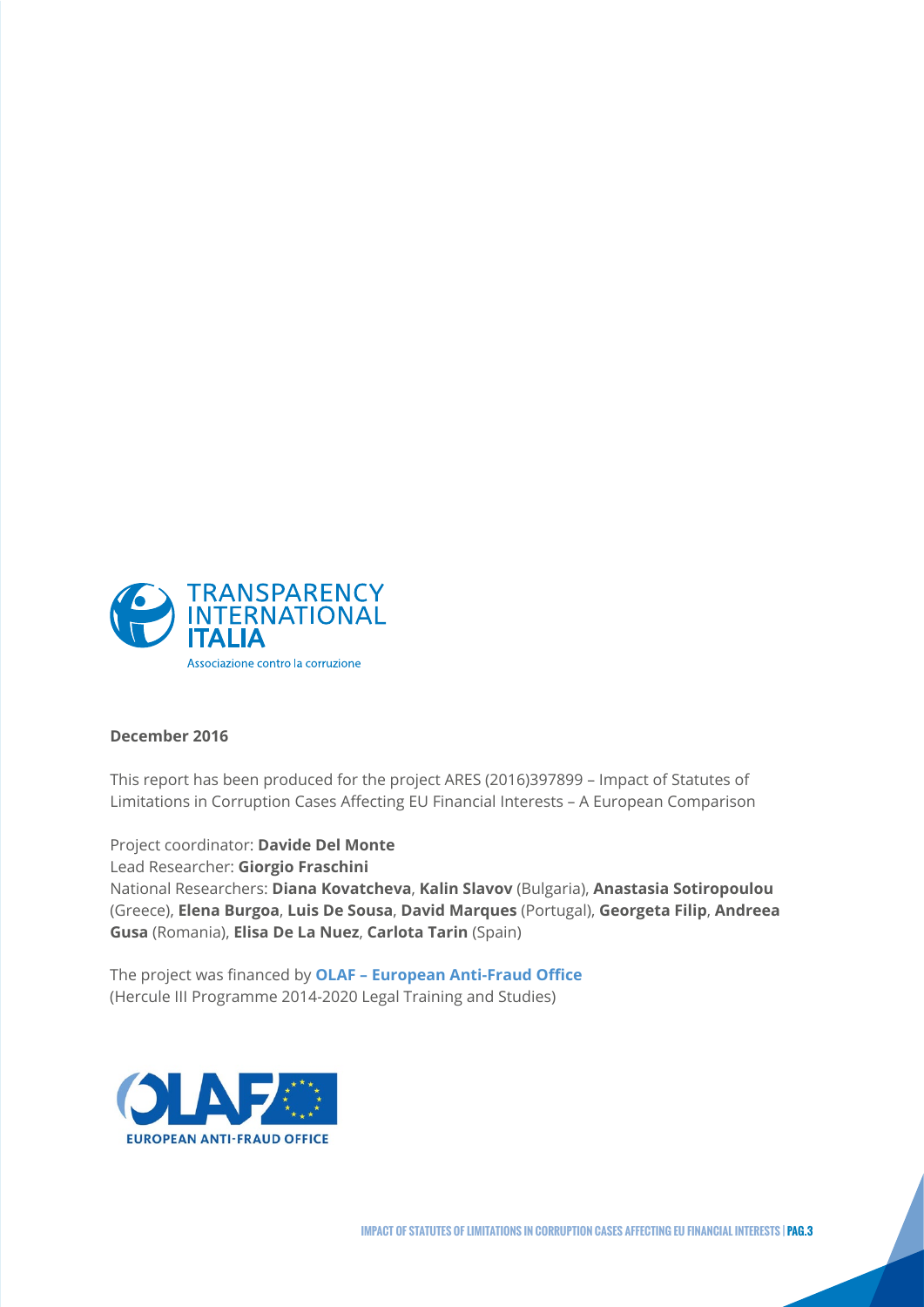# **INDEX**

| <b>EXECUTIVE SUMMARY</b>                                                                                                                                                                                                                                                                                      | P.05 |
|---------------------------------------------------------------------------------------------------------------------------------------------------------------------------------------------------------------------------------------------------------------------------------------------------------------|------|
| <b>1. HISTORY AND PERCEPTION OF STATUTES OF LIMITATIONS</b><br>1.1. National laws and regulations on statutes of limitations<br>1.2 Statutes of limitation and reasonable length of criminal proceedings                                                                                                      | P.06 |
| 2. NUMBERS AND STATISTICS CONCERNING SOL                                                                                                                                                                                                                                                                      | P.10 |
| <b>3. CALCULATION OF SOL</b><br>3.1 Rules that establish the length of SOL<br>3.2 When SOL begin<br>3.3 Relative and absolute SOL<br>3.4 Causes of suspension and interruption<br>3.5 Comparative Length of SOL                                                                                               | P.11 |
| <b>4. NATIONAL IMPLEMENTATION OF SOL REGULATIONS</b><br>4.1 Discretion of the judge<br>4.2 Discretion of the prosecutors<br>4.3 Further time-related limits<br>4.4 Special categories                                                                                                                         | P.18 |
| 5. STATUTES OF LIMITATIONS AND EU FINANCIAL INTERESTS<br>5.1 Considerations on the Taricco decision<br>5.2 Harmonisation of SOL across the EU<br>5.3 Statutes of limitations and VAT frauds<br>5.4 European Court of Justice and SOL legislation<br>5.5 Length of SOL for crimes that can damage EU interests | P.23 |
| <b>6. CONCLUSIONS AND RECOMMENDATIONS</b>                                                                                                                                                                                                                                                                     | P.30 |
| <b>ANNEX TO THE REPORT</b><br>LIST OF EXPERTS INTERVIEWED FOR THIS REPORT                                                                                                                                                                                                                                     | P.32 |

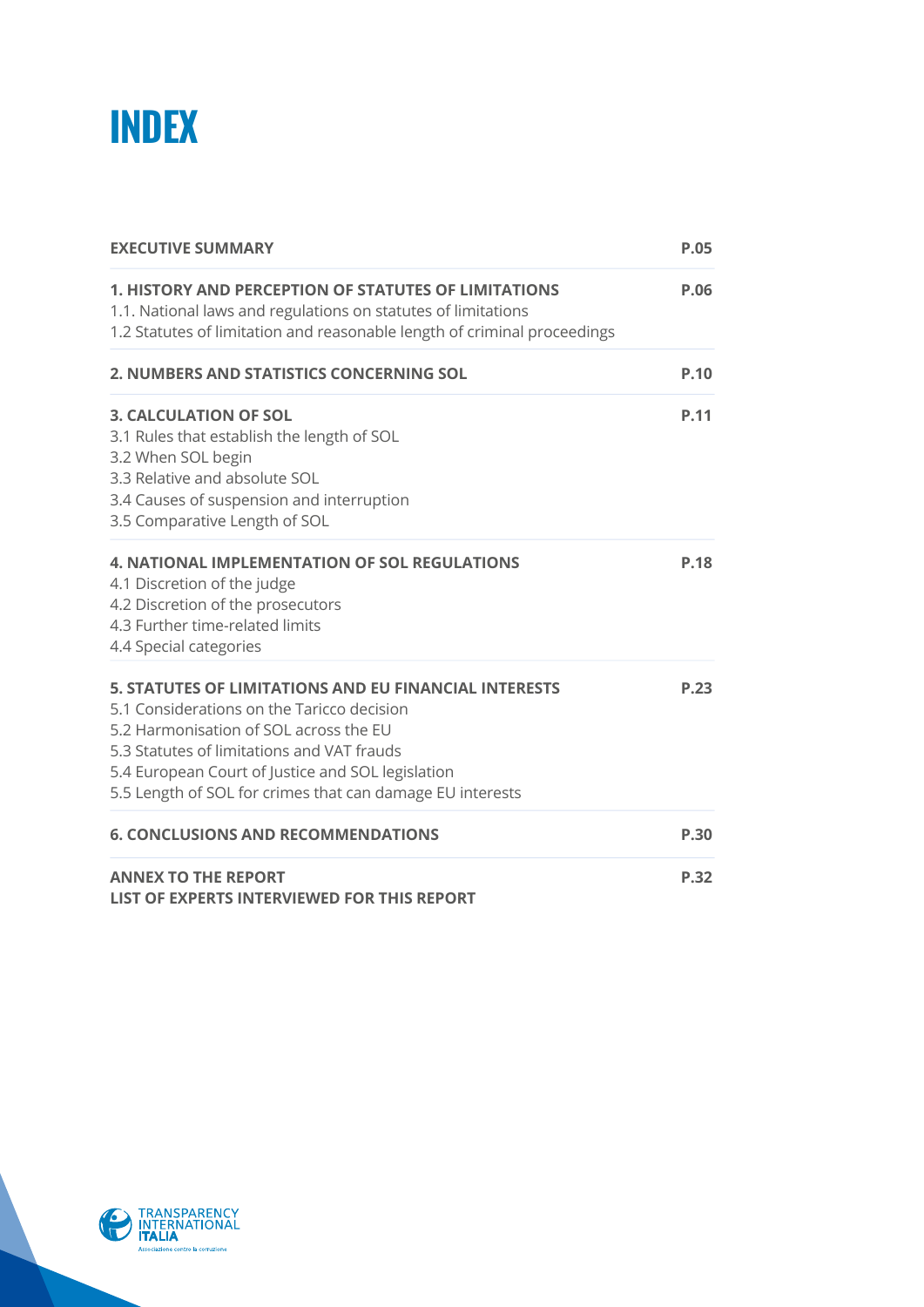# **EXECUTIVE SUMMARY**

A non-satisfactory regulation of the statutes of limitations (hereinafter SOL) represents a major obstacle in contrasting corruption-related offences. The purpose of this report is to analyse different legal framework to identify how weak regulations affect the efforts made to contrast corruption, with a specific focus on the damage that may ensue to the protection of EU financial interests.

To this end, this report makes a comparison between the legal framework of six different Member States: researchers focusing on Italy, Greece, Spain, Bulgaria, Portugal and Romania present the efficiencies and deficiencies of the different approaches adopted in these countries.

In addition, based on the European Court of Justice judgement in Taricco<sup>1</sup>, this report analyses national experts' opinions and possible scenarios which might arise at country level.

A major conclusion of this report is that there is a considerable diversity of regulations, which reflects the identification of statutes of limitation "as problematic" only in limited countries though somehow seems to affect, at least indirectly, all the countries involved in this study.

A first result is that the (short) length of limitation periods is not the main criticisable factor; other relevant aspects are more important, such as the establishment of absolute statutes of limitation, the scarceness of causes for suspension or interruption, the expectable delays in transnational cases, the "ways out" or clauses granted to specific individuals.

Statutes of limitation are often related to other issues which are perceived as more detrimental to the entire national system, such as the lack of resources to detect and prosecute corruption-related crimes, the length of criminal justice proceedings or the lack of impartiality in the laws that create privileges for specific categories of citizens.

<sup>1</sup> Specifically, case C-105/14 Ivo Taricco and Others, delivered by EU Court of Justice on September 8, 2015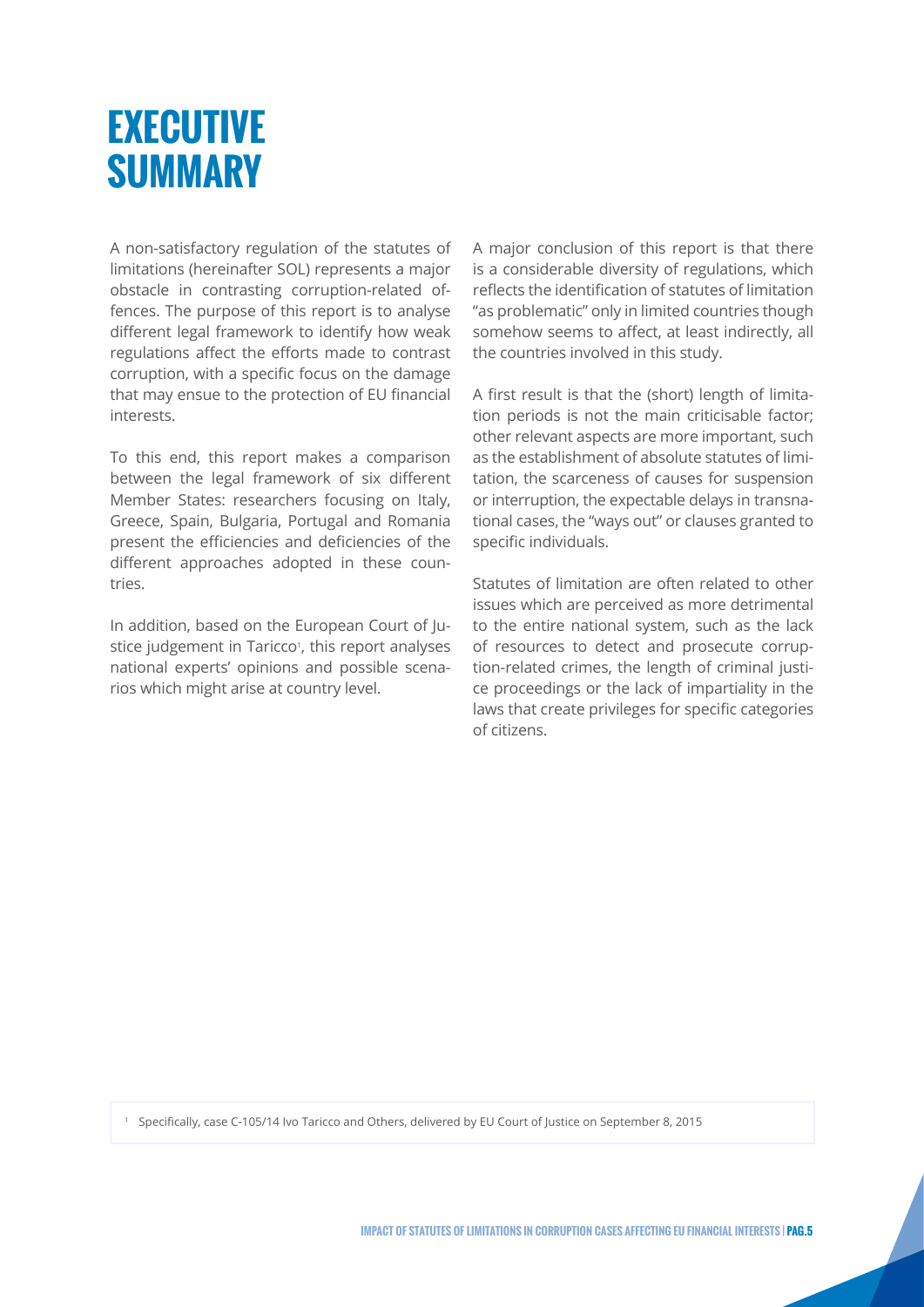# **HISTORY AND PERCEPTION OF STATUTES OF LIMITATIONS 1**

## **1.1 NATIONAL LAWS AND REGULATIONS ON STATUTES OF LIMITATIONS**

Notwithstanding a common trend of reforming anticorruption frameworks in EU Member States, only a few of the countries analysed consider their statute of limitation systems as an obstacle to the correct functioning of the judicial system.

Almost all the countries have somehow reviewed their regime on SOL over the last ten years, not all of them in a desirable direction and not all of them in relation to the core of the framework, or paying particular attention to the protection of European funds.

In Bulgaria, SOL rules have been changed in the last year but only for "political" reasons rather than systemic ones, being the review related to the exclusion from SOL of crimes committed by the members of the Communist Party's governing bodies from 1944 to 1989.

In Romania, the review of the Criminal Code (2009) marginally changed the SOL though the reduction in the criminal sanctions established for several crimes led to a decrease of the related SOL.

In Spain, SOL rules have been amended for three times over the last years (2010, 2012 and 2015), always making limitation periods longer.

In Portugal, anticorruption law was reformed both in 2010<sup>2</sup> and in 2015<sup>3</sup>, and SOL along with it: limitation periods were increased for corruption and corruption-related crimes, in particular for fraudulent crimes to obtain subsidies. Such amendments were introduced as a result of uncoordinated pressure, making it necessary to harmonise the rules to ensure a better clarity of the national framework.

In Greece, SOL for petty offences have been recently made longer<sup>4</sup> and, more interestingly, an exception granted to Ministers and members of government for a shortened 5-year SOL was removed<sup>5</sup>.

Italy underwent a radical reform in 2005<sup>6</sup>, driven by political and personal reasons<sup>7</sup>, which severely shortened the SOL and weakened the framework. Since then, the debate to reform such framework has represented a delicate matter. A bill of law reforming criminal procedural law is currently being discussed by the Senate after being approved by the House of Representatives and it includes strong amendments to the current law on SOL.

Italy is the only country out of the six countries examined in this report where SOL are the object of existing legislative processes though where national experts consider the framework not to be exhaustive.

According to the national experts interviewed for this report, Italy is the only country where there is a strong need for reform; there is room for improvement in Spain and Greece while there is a lack of consensus for Bulgaria and Portugal; SOL are considered adequate in Romania.

In Italy SOL are considered as a tool for impunity for certain types of crime, like white collar, corruption-related and fiscal crimes. Among the factors that contribute to such system are the length of SOL compared to the average length of criminal trials, the courts' heavy workload, the late discovery of several crimes, the strategies of defence attorneys who strive to have the case declared statute-barred rather than have the defendant acquitted based on the merits of the proceeding.

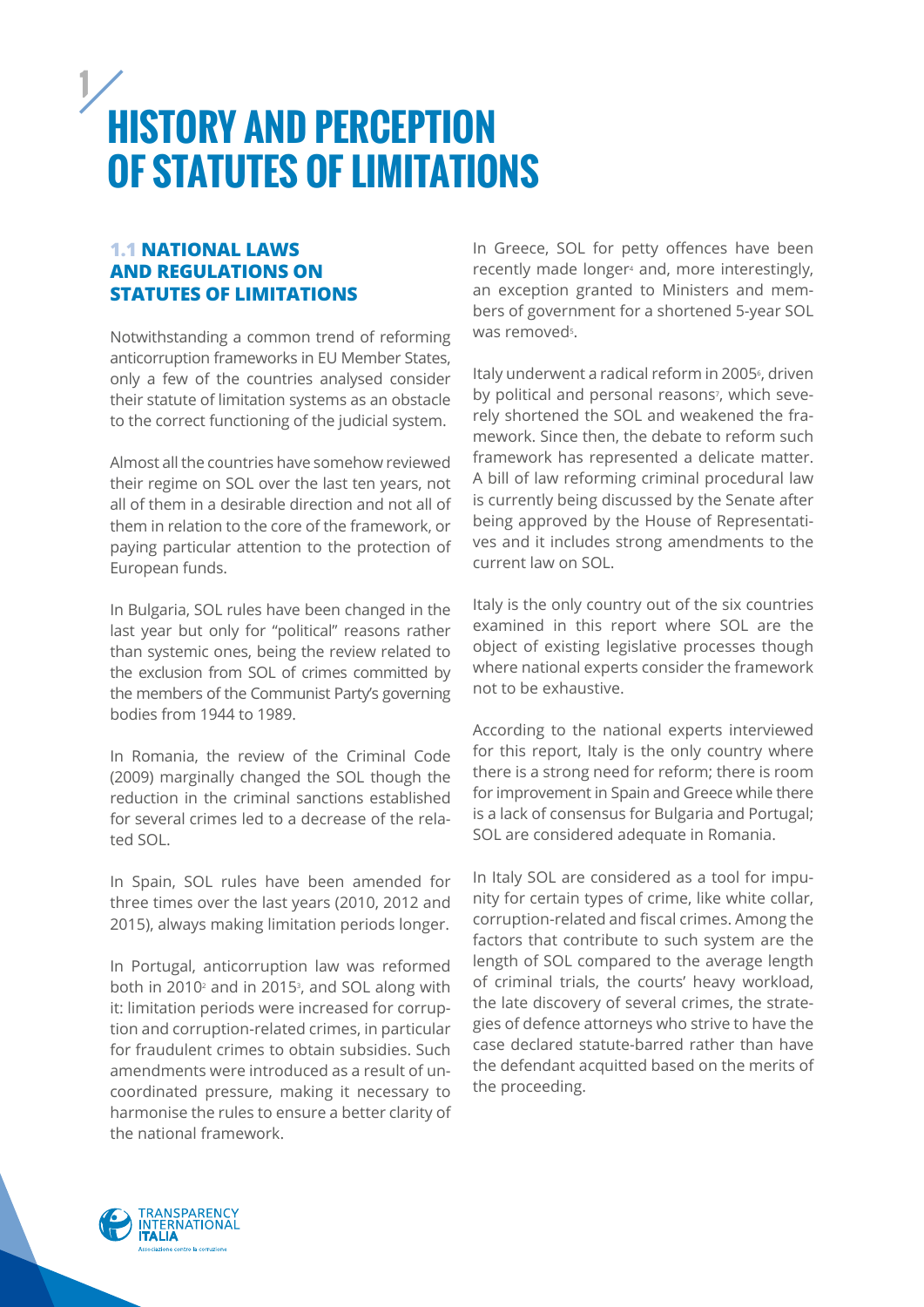Experts and practitioners in the six countries generally believe that a general reform of the procedural system, to reduce the average length of cases or speed up investigations, could help solve time-related problems.

Also, in relation to SOL for corruption-related crimes and with the exception of Italy, SOL are considered long enough (even too long in Romania) to enable the judicial system to prosecute criminals. In countries like Italy, an ineffective SOL framework is considered to be a powerful

obstacle to the prevention and fight against this kind of crimes which are difficult to detect and investigate because of their hidden nature and of the agreement between the different parties involved in the criminal conduct; elsewhere, SOL are occasionally mentioned as a potential obstacle, with many experts pointing to the difficulty for prosecutors to establish when the crime was exactly committed and when the related SOL started running.

### **SILVIO BERLUSCONI AND THE ART OF TIMELY AMENDING SOL LEGISLATION IN ITALY**

**SILVIO BERLUSCONI, THE FAMOUS ITALIAN ENTREPRENEUR AND FORMER PRIME MINISTER IN MULTIPLE MANDATES, HAS A VERY CLOSE RELATIONSHIP WITH SOL-RELATED LAWS. SINCE THE 1990S HE HAS BEEN INDICTED MULTIPLE TIMES AND MANY OF THE CASES AGAINST HIM HAVE BECOME STATUTE BARRED, SOME OF THEM THANKS TO FAVOURABLE SOL LEGISLATION AND TO TIMELY LAW REVIEWS ENACTED UNDER HIS PRESIDENCY.**

Lodo Mondadori. Berlusconi was indicted for participating in corruption in judicial acts for having paid some judges to rule in his favour in a civil case on the ownership of a publishing company. He was acquitted in the first instance trial; the Court of Appeal reformulated the charges to simple bribery and the case became statute barred.

All Iberian 1. Berlusconi was indicted for unlawful party financing to the benefit of the former socialist party and for aggravated false accounting, to conceal the transfer of large sums of money to off-shore companies. Because of a judicial mistake, the trial was split into two separate proceedings for the two crimes: statute of limitation for unlawful party financing was then stated to run as from 1992 (it would have been as from 1996 if the crimes had been prosecuted together). At the end of the first-instance case, Berlusconi was acquitted for irregularities on 10 of the 22 contested billion Lira<sup>8</sup> and was convicted to two years of imprisonment plus a fine of 10 billion Lira. In October 1999, the Court of Appeal declared all the cases statute barred<sup>9</sup>.

 $2$  Law n. 32/2010.

**1**

**2**

- $3$  Law n. 30/2015.
- <sup>4</sup> From one to two years, under article 24.2 of Law n.4055/2012 on Fair Trial and Reasonable Length of Proceedings.
- <sup>5</sup> Law n.3961/2011. Despite the recent abolition of the short five-year limitation period that was provided for both felonies and misdemeanours committed in the performance of Ministers' duties, relevant legislation still provides for a limit period within which Parliament is entitled to proceed with their criminal prosecution; once this period is over, no legal action can be taken against them.
- <sup>6</sup> Law n.251/2005, also known as "Former Cirielli Law", after the name of the MP who first introduced the law into Parliament where it was completely modified. He later refused to acknowledge the paternity of the law
- $7$  Several political figures were under trial for corruption-related crimes.
- <sup>8</sup> One billion Lira is equivalent to approximately 500 million Euros.
- <sup>9</sup> The Italian Supreme Court, Cassazione, confirmed this decision in November 2000.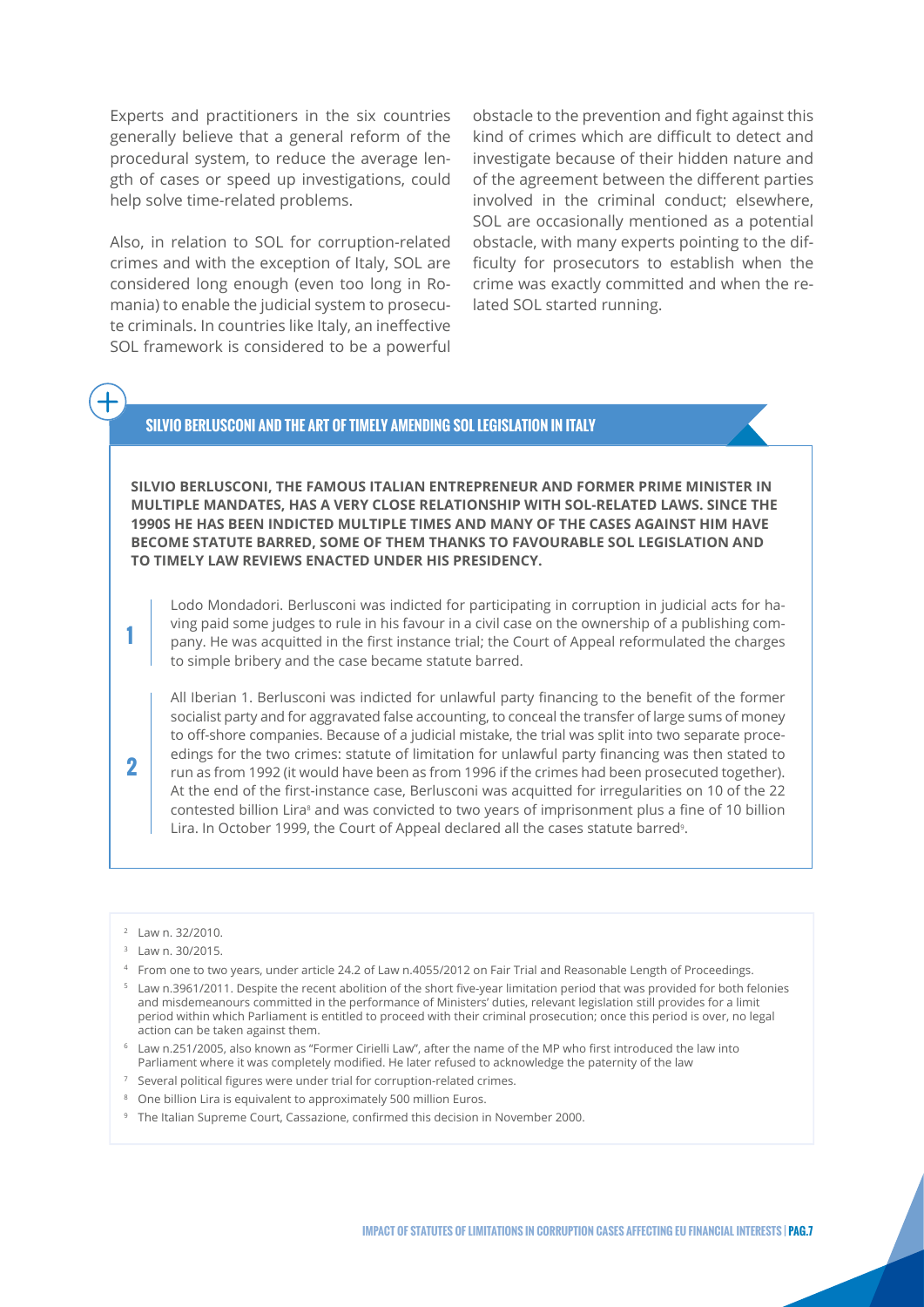Fininvest Consolidated financial statements. Berlusconi was indicted for false accounting, for having used 65 off-shore companies to transfer and shelve out of the statements 1.550 billion Lira. In 2002 the Berlusconi government approved a law to decriminalize the crime of false accounting: this law reduced the maximum term of imprisonment and thus the SOL. In Italy SOL are considered a substantial element of the trial, not a procedural one; therefore, a subsequent, more favourable law is applicable to pending cases. In October 2004, the case became statute barred.

Fininvest Balance Sheets 1988-1992. Berlusconi was indicted for false accounting and embezzlement in the acquisition of TV licences and their overvaluation to create black funds. In October 2004, the case became statute barred.

Lentini Case. Berlusconi, then President of AC Milan football club, was indicted for false accounting in relation to the acquisition of the football player Gianluigi Lentini. He was also charged for having falsified balance sheets between 1991 and 1997. After the reform of 2002 and the decriminalisation of this crime, the case became statute barred in November 2002.

David Mills Case. Berlusconi was indicted for corruption in judicial acts for having paid 600,000 dollars to the lawyer David Mills to obtain his perjury in some trials. The case became statute barred in February 2012 when the trial against Mills became statute barred. What is peculiar is that the trial was suspended for over one year because, in August 2008, Italy enacted a law that suspended trials against people holding the four most important State offices<sup>10</sup>: the trial was then suspended for over a year until October 2009, when the Italian Constitutional Court decided that this law, also known as "Lodo Alfano", was against the Italian Constitution.

Unipol Case. Berlusconi was indicted for revealing and using confidential information concerning the revelation of information related to the acquisition of a national bank. Convicted to 1 year of imprisonment in the first instance case in March 2013, the case became statute barred during the appeal case in March 2014.

Berlusconi benefited from the expiry of limitation periods in other three cases (with a fourth coming shortly). Most of the cases became statute barred after the 2005 SOL reform enacted under his mandate as Prime Minister. The most important "merits" of the reform were to strongly reduce SOL, particularly for corruption-related crimes, and to cancel the SOL regime for continuous crimes, which are now considered as individual offences for the calculation of SOL.

## **1.2 STATUTES OF LIMITATION AND REASONABLE LENGTH OF CRIMINAL PROCEEDINGS**

One of the pillars of the European Convention on Human Rights is the right to a fair trial<sup>11</sup>, with the necessary requirement for judicial proceedings to be completed within a reasonable time. Member States implement this principle but not all of them are able to effectively translate it into practice and have been frequently sanctioned for violations by the European Court of Human Rights.

SOL are related to "time" and, although some experts do not envisage a direct relationship, it is reasonable to try to relate SOL to the reasonable length of proceedings.

Short statutes of limitation represent a big lever for defence attorneys and the expiry of limitation periods is often seen as a viable strategy to be pursued more easily than an acquittal based on the merits. The existence of this favourable option creates a judicial system where attorneys strive for delays and bring appeals against all first instance decisions to have the case declared statute barred during the appeal (Italy).



**3**

**4**

**5**

**6**

**7**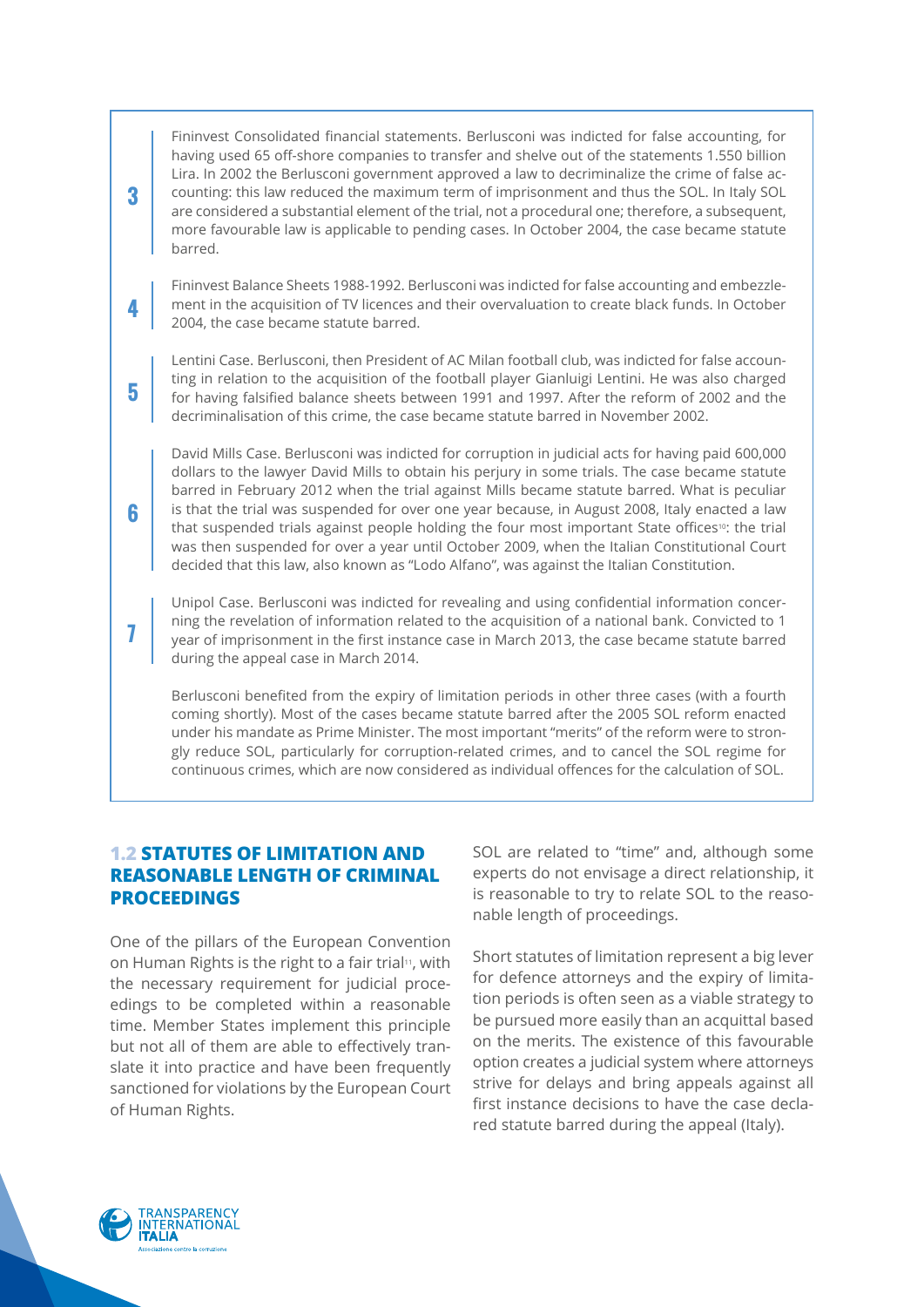On the other hand, the excessive length of SOL or the establishment of abusable causes of suspension of the limitation period can produce the opposite effect of extending time during trials, thus compromising the right to be judged within a reasonable time. In Greece, the SOL, especially for felonies, is quite long; as a result,

a number of cases are not adjudicated within a reasonable time. An expert from Portugal states that the recent introduction of a new cause for suspension<sup>12</sup> exaggeratedly extends the SOL thus causing an infringement of the right to a trial within a reasonable time13.

### **ARE SOME PHASES OF CRIMINAL PROCEEDINGS TOO LONG? THE SUBMARINES CASE (PORTUGAL)**

This case concerns a billionaire deal for the acquisition of two navy submarines by a German consortium: suspicions of bribery involved, among many defendants, relevant Portuguese political office holders, such as the former Minister of Defence (Paulo Portas), who signed the deal, but who was only interrogated as a witness 8 years after the incident.

Investigations lasted eight years and resulted in no indictments and no formal charges being brought against anyone; then, in December 2014, the Portuguese Central Bureau for Investigation and Criminal Action (DCIAP) dismissed the case, despite the fact that two former Ferrostaal executives had pled guilty and had been convicted in a German court in December 2011 for bribing Portuguese and Greek officials in the sale of submarines to these two countries.

The case was dismissed because of the statute of limitations and the lack of evidence. In particular, the case was closed during the investigation phase, before the limitation period expired and without a certain expiration date, to avoid useless acts being performed. The reason for these excessively long preliminary activities was the lack of mutual legal assistance, short term research, poor performance by the Public Prosecutor's Office also caused by many factors of instability, external pressures and mistakes in the investigative strategy<sup>14</sup>. Moreover, this case was adjudicated under the legal framework existing before the 2010 reform.

The outcome of the case led to widespread frustration in Portugal as the 8-year investigation did not even lead to an indictment of the defendants, and the corresponding criminal procedure concerning the offsets contracts also resulted in the acquittal of all defendants. MEP Ana Gomes nonetheless attempted, in January 2015, to open a special court-led investigation following the dismissal of the case but her claim was quashed by the criminal investigation court due to the lack of the necessary objective and subjective elements of the crime, which are required in this kind of procedural request.

<sup>12</sup> Specifically, the suspension of SOL when an appeal is lodged.

<sup>14</sup> The Attorney General of the Republic, Joana Marques Vidal, corroborated the inadequate performance, and announced that she would make a case study to improve criminal investigation performances.

<sup>&</sup>lt;sup>10</sup> Namely the President of the Republic, the Prime Minister, The President of the Senate and the President of the House of Representatives.

<sup>&</sup>lt;sup>11</sup> Article 6.1 of the European Convention on Human Rights.

<sup>&</sup>lt;sup>13</sup> Some common law-based countries – where SOL do not exist - give defendants the option to claim that their trial is prejudiced by a culpable delay of prosecution. In Bulgaria, chapter 26 of Criminal Procedure Code regulates special proceedings: when a criminal case has started and a person is qualified as a defendant for a certain period defined by law but no indictment is filed, s/he can request to be examined by the Court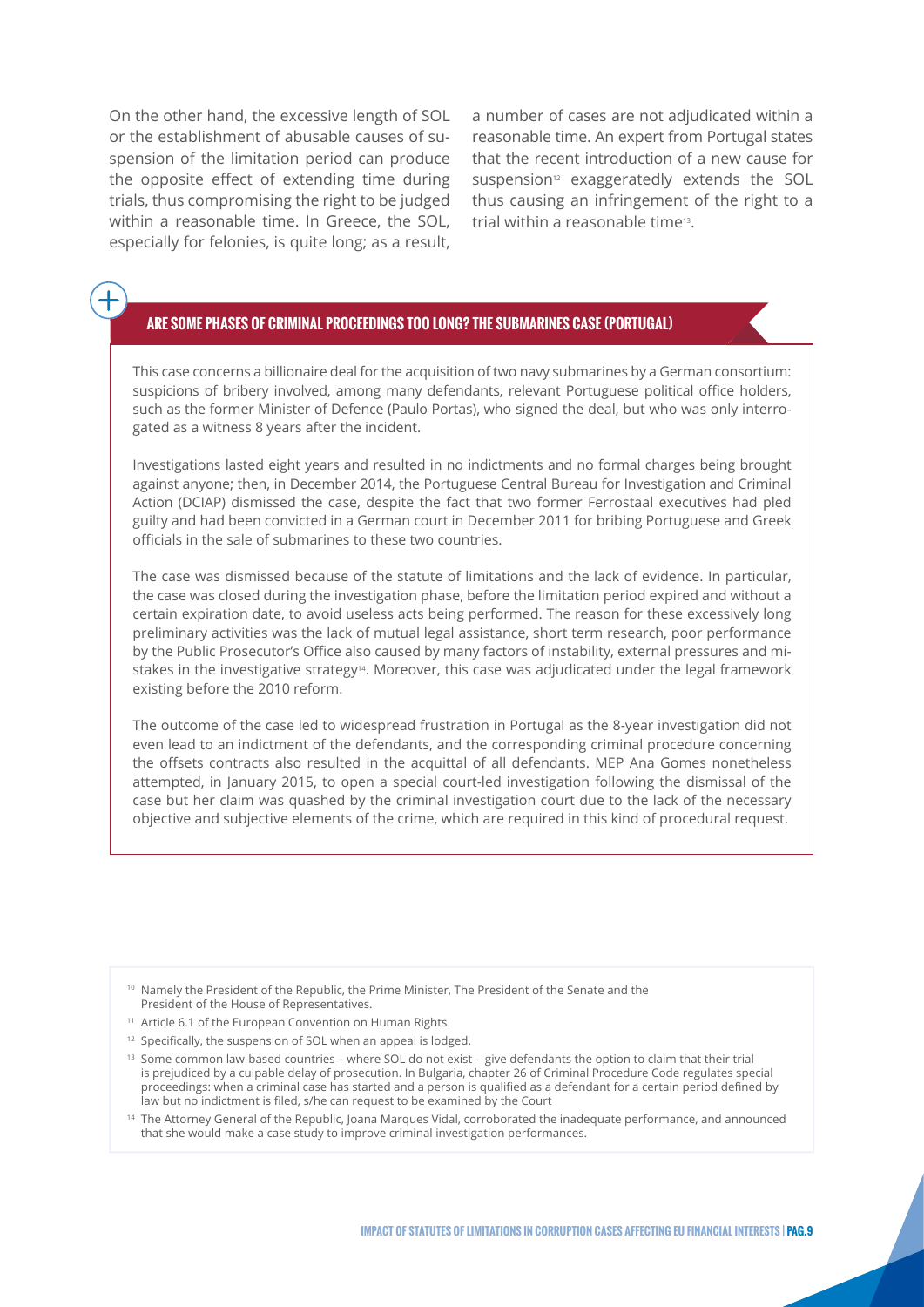# **NUMBERS AND STATISTICS CONCERNING SOL 2**

To understand how SOL rules work in different countries, we can gather statistical data on statute-barred proceedings. A tentative comparison for this study provides only partial results, since we found that several countries could not provide consistent aggregated results or only had responses from secondary sources.

In Italy, the Ministry of Justice refused to provide specific data on the number of statute-barred criminal proceedings: it should be specified that the Ministry did not claim that such data were not available; rather, that it would not release them for the purposes of this publication.

Similarly, these sets of data are either not collected or not available in Spain and Greece, which makes it difficult to understand the scale of the issue from a nationwide perspective.

In Bulgaria, data show that 37.180 criminal proceedings became statute barred in 2015, a 28.5% percentage of statute-barred proceedings compared to the overall number. The trend has been decreasing over the last few years, both in numbers and in percentage terms. Although this number may seem astonishing, it should be read carefully as it was not provided by the Ministry of Justice; rather, it was drawn from the Annual Reports of the Prosecution Office for 2015 and 2013, this meaning that a significant number of the proceedings listed therein as statute-barred are those against unknown unidentified perpetrators, which would not be listed as criminal proceedings in other countries.

Romania provides more specific data which can be useful to understand how local law operates at a numeric level, even if there is some uncertainty over the data collection method. Data show 74.449 statute-barred cases in 2015 and 115.466 in 2014, though only 1.050 in 2013 and 444 in 2012; percentages vary significantly also between 2013 and 2014, with statute-barred pro-

ceedings amounting to 11.55% in 2015, 17.12% in 2014 and only 0.16% in 2013 $15$ . Data are also available in relation to the percentage of statute-barred corruption-related crimes compared to proceedings completed for the same crimes: such data are very interesting because, although corruption crimes are difficult to investigate and are usually detected late, it seems that only few of them become statute barred: depending on the crime concerned, the percentage ranges between 0.3 and 3% of the total number of proceedings completed.

In Portugal, data are available only in relation to criminal proceedings within the jurisdiction of the District Public Prosecutor's Office in Lisbon. Such data refer to proceedings becoming statute-barred before the court-judgement phase only. The data provided by the Ministry of Justice show significantly lower numbers than the District Public Prosecutor's Office in Lisbon (a territorial jurisdiction) and were ultimately discarded for not adequately reflecting the number of criminal proceedings at a national level. Aggregated data on criminal proceedings show that approximately 0.06% of crimes became statute-barred in the last five years.

The data provided by the Directorate General for Justice Policy refer to crimes statute barred at a court level, not considering those dismissed in the course of the investigations<sup>16</sup>. Such data cover the 2011-2013 period and specifically focus on the number of defendants. Statute-barred cases amounted to 2% of the total figure in 2013. In case of active bribery, defendants were 35 with 3% of statute-barred crimes; these percentage were even lower for other corruption-related crimes and, in several cases, no proceedings were statute-barred. These numbers are consistent with the national framework which lays down very long SOL and specific regulations for corruption-related crimes.

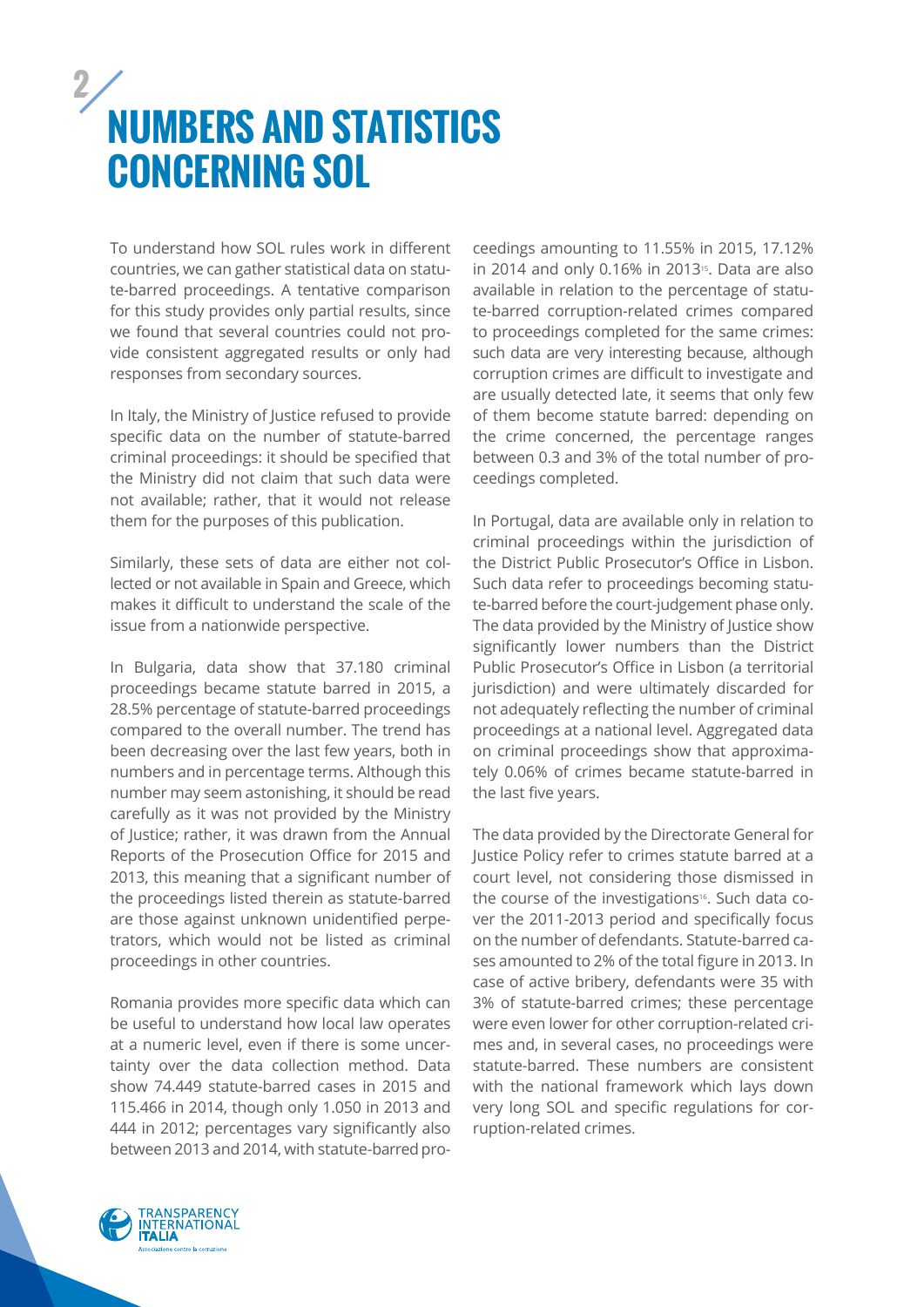

## **3.1 RULES THAT ESTABLISH THE LENGTH OF SOL**

The countries considered in this study have SOL which run from the commitment of the crime until the final Court decision (a decision that includes all the appellate degrees). Some countries have long terms, others provide for an extensive list of causes of suspension and interruption $\mathbb{I}^7$ , others struggle to complete the judicial proceedings before the expiry of the limitation period. Italy is currently reviewing its law on SOL; the proposed bill of law introduces a different framework made of three different co-existing terms for the same proceedings. The absolute SOL will run until the end of the first-instance trial. with two further suspensions of the limitation period for the appeal (one and half years) and the third instance case (one and half years) before the Italian Supreme Court.

In most of the countries considered in this research, SOL are based on the maximum sanction provided for the relevant crime. Greece represents an exception where there are three (plus one) categories of SOL which are based on the legal classification of the crime<sup>18</sup>: petty offences (two years), misdemeanours (five years), felonies (fifteen years) and felonies sanctioned with life imprisonment (twenty years)<sup>19</sup>.

In accordance with most of the legal systems worldwide, all but one of the countries included in this report provide for classes of SOL, with crimes falling within their relevant class based on their seriousness.

#### **CLASSES OF SOL IN BULGARIA**

| <b>SANCTION</b>      | relative SOL<br>(years) |
|----------------------|-------------------------|
| More than 10 years   | 15                      |
| More than 5 years    | 10                      |
| More than 1 year     | 5                       |
| All remaining crimes | -2                      |

#### **CLASSES OF SOL IN GREECE**

| <b>SANCTION</b>                                                                                                                 | <b>relative SOL</b><br>(years) |
|---------------------------------------------------------------------------------------------------------------------------------|--------------------------------|
| Life imprisonment (felonies)                                                                                                    | 20                             |
| More than 5 years and up to 20<br>years (felonies, incarceration)                                                               | 15                             |
| More than 10 days and up to 5<br>years (misdemeanours, imprison-<br>ment; also pecuniary penalty over<br>EUR 150 to EUR 15,000) | 5                              |
| More than 1 day - up to 1 month<br>(petty offenses, jailing; fine over<br>EUR 29 to EUR 590)                                    | $\mathcal{P}$                  |

### **CLASSES OF SOL IN PORTUGAL**

| <b>SANCTION</b><br>(YEARS OF IMPRISONMENT) | SOL (years) |
|--------------------------------------------|-------------|
| More than 10 years                         | 15          |
| More than 5 years                          | 10          |
| More than 1 year                           | 5           |
| All remaining crimes                       |             |

<sup>15</sup> We can only hope that the collection of statistics will improve and we consider 2014 and 2015 data as more reliable

<sup>16</sup> Specific data on the investigations closed because of SOL were provided only by the District Prosecutor's Office in Lisbon

<sup>17</sup> Spain, for example, where SOL are interrupted when the investigation begins and during the entire judicial process

- <sup>18</sup> According to article 111 of the Criminal Code.
- $19$  Some exceptions to this general classification are stated in the law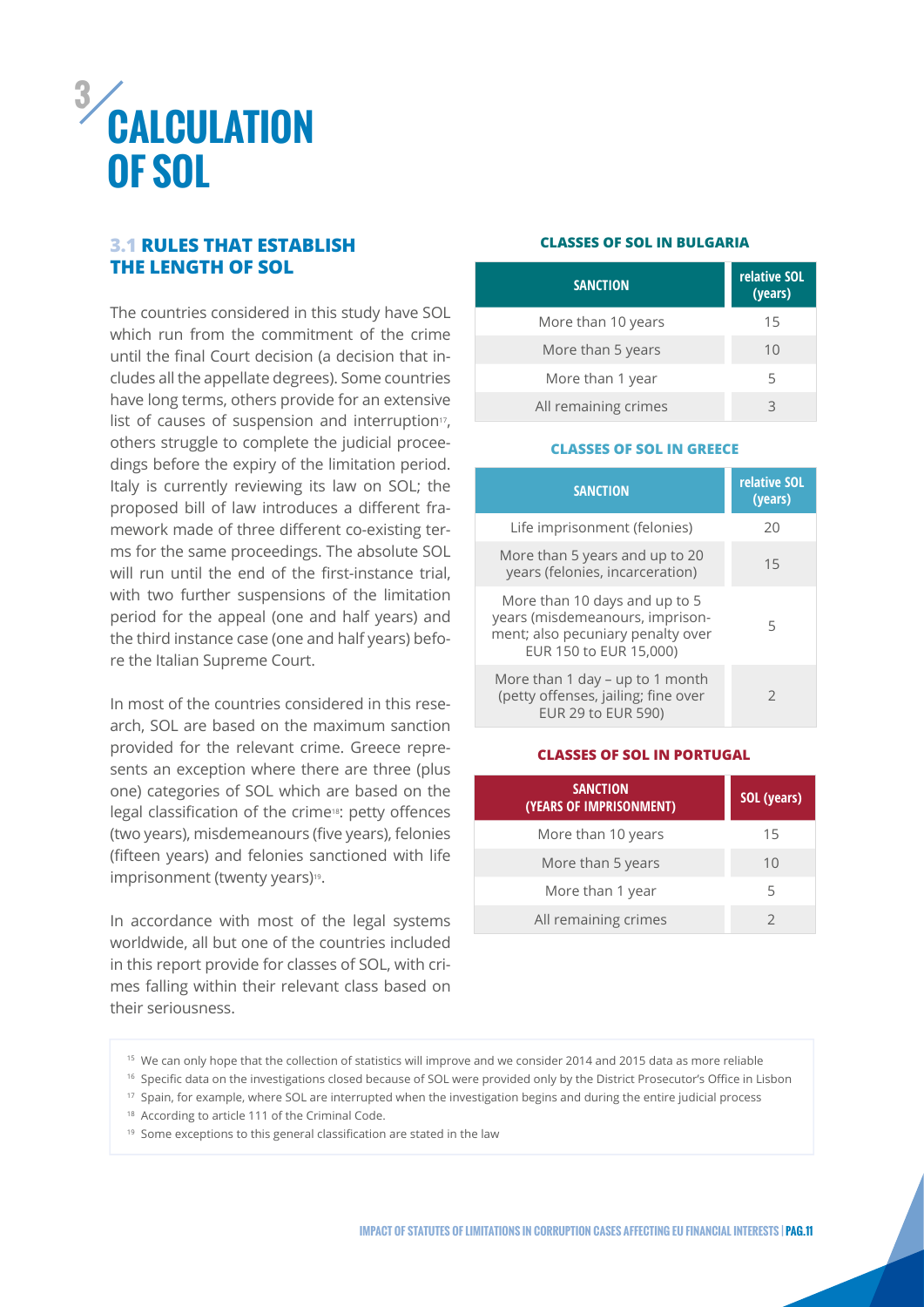In this case, it is Italy that represents an exception: until 2005 Italy had classes of SOL too, but a major law review eliminated the classes and created a different framework where each crime has a different SOL based on the maximum sanction provided for the same crime.

The countries where classes are set by law often provide for special cases and exceptions, like Portugal where corruption-related crimes are included in the top class with a fifteen-year SOL, independently of the maximum imprisonment sanction established for the crime.

Corruption-related crimes, because of their nature, are often "victims" of the expiration of limitation periods. Their hidden nature and their frequently late discovery makes the SOL run for years before investigations even start, thus limiting the chances to complete criminal proceedings before the end of the limitation period.

This is the case of Italy where cases of people convicted for corruption-related crimes are minimal compared to the number of people subject to investigations or indicted for the same categories of crimes. Italy is currently discussing a revision of the law; the bill proposal, approved by the House of Representatives and under examination by the Senate, includes a paragraph which creates an exception for corruption crimes that will have special, longer, SOL than those stated by the general law. The experts interviewed as well as local political parties do not agree on these exceptional measures: everybody seems to acknowledge the extraordinary state of impunity for those indicted for corruption, but an exception that extends SOL - already considered as very long - is not welcomed by most experts, especially as a long-term resolution.

In Romania, Law n.78/2000 establishes that the maximum imprisonment sanction must be increased by a third or a half if a corruption-related crime is committed by a high public official, a prosecutor or a judge. However, the law states that SOL are not affected by this review.

### **CLASSES OF SOL IN ROMANIA**

| <b>SANCTION</b><br>(YEARS OF IMPRISONMENT) | SOL (years) |
|--------------------------------------------|-------------|
| More than 20 years                         | 15          |
| $10-20$ years                              | 10          |
| 5-10 years                                 | 8           |
| 1-5 years                                  | 5           |
| Less than 1 year (or fine)                 |             |

### **CLASSES OF SOL IN SPAIN**

| <b>SANCTION</b><br><b>(YEARS OF IMPRISONMENT</b><br><b>BARRING/DISQUALIFICATION)</b> | SOL (years) <sup>20</sup> |
|--------------------------------------------------------------------------------------|---------------------------|
| Crimes against humanity, terrorism                                                   | <b>No</b>                 |
| More than 15 years                                                                   | 20                        |
| $10-15$ years                                                                        | 15                        |
| 5-10 years                                                                           | 10                        |
| Less than 5 years (crimes)                                                           | 5                         |
| Minor crimes<br>(slander, defamation and others)                                     |                           |

Experts from Romania, Bulgaria<sup>21</sup>, Spain and Greece agree that SOL for corruption crimes in their countries are relevant under the general rule framework. Some experts from Greece point out that to create special SOL regimes for specific crimes, such as corruption-related offenses, would be a source of perpetual debate as to which crime should be identified as worthy of bypassing the general rule.

As said above, Portugal has decided otherwise. Lawmakers have created an exception with an extended SOL for corruption-related crime<sup>22</sup>. Although most experts in Portugal justify this exception because of the nature of these crimes, their late discovery and investigating complexity (bank secrecy, MLA, required financial expertise), some experts consider the general SOL sufficiently long and think this could cause systemic unfairness due to equally sanctioned crimes being granted different SOL.

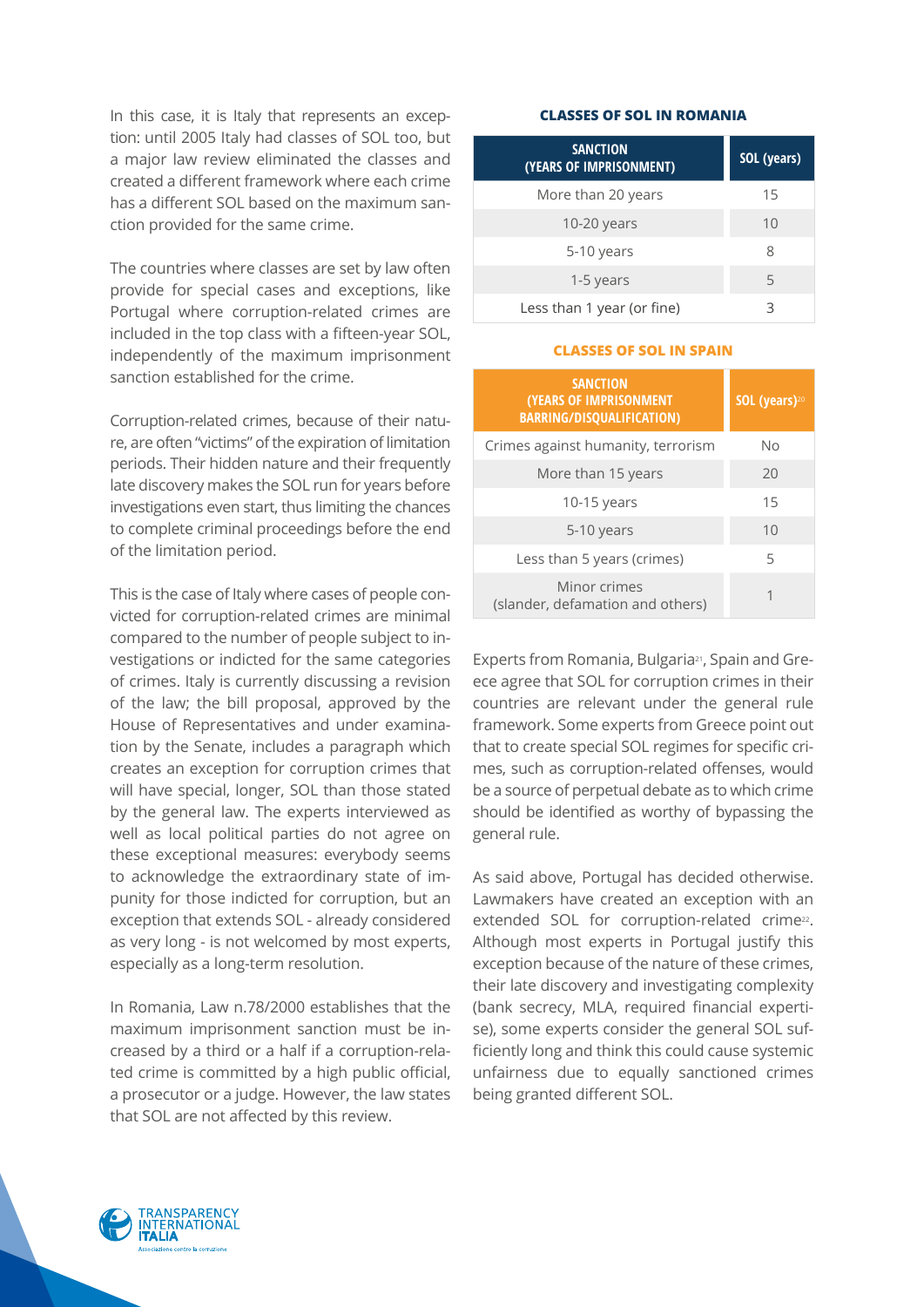### **ERRORS IN THE LAW AND MULTIPLE ILLEGAL PAYMENTS NOT CONSIDERED AS CONTINUOUS CRIME: THE JUAN JOSE IMBRODA CASE (SPAIN).**

Juan Jose Imbroda, the former president of the City of Melilla, was accused of malfeasance of public funds when hiring an external lawyer in 2001. The crime started in 2001 but payments continued in following years to reach 357,000 Euro, an amount that was allocated without following the relevant procedures.

Article 131 of the Criminal Code determines a sanction of ten years' imprisonment. An error was found in the law because it provided a SOL for crimes punished with less than ten years and a SOL for those punished with more than ten years: the exact ten years' time was not considered at the time. The Court ruled in favour of the defendant and the shorter SOL was applied.

In addition to this favourable interpretation, Imbroda was blessed again with another reading of the law. The Court considered that there was no continuing offence (which would have avoided the statute of limitations, thus computing the dies a quo since the last action carried out), as the subsequent payments made by the politician to the lawyer were not considered as independent acts or crimes, rather as acts of implementation, with the agreement to illegally pay the lawyer as the beginning of the SOL.

According to this view, the limitation period was expired when the defendant was notified of the charges and the case was statute barred.

### **3.2 WHEN SOL BEGIN**

Consistently with international standards, in the six countries in question the limitation period starts the date when the crime is committed (or completed, depending on the kind of crime)23. No country considers the moment when the crime is discovered as a valid option to start the running of SOL.

Different approaches are taken for SOL rules on continuous crimes: in Bulgaria, Romania, Portugal and Spain, SOL start running when the last act of the continuous crime is committed. Greece makes it start at the time of cessation of the illegal situation that damages the protected interest.

With the reform of 2005, Italy also reviewed this provision<sup>24</sup> and introduced a fragmented framework which does not recognize a unique SOL in case of continuous crimes; rather, it creates a series of multiple SOL, each of which refers to a single conduct of the crime. This provision is probably the most criticized part of the Italian SOL framework as it clashes with the execution of criminal proceedings, where these crimes, being part of a unique proceeding, have instead different limitation periods.

As regards corruption crimes, SOL start the moment when the parties reach an agreement; however, this can be declined and interpreted in slightly different ways. In Greece, SOL for bribery begin to run when the very first act was committed (i.e.

<sup>&</sup>lt;sup>20</sup> Spain only provides for the relative statute of limitations

<sup>&</sup>lt;sup>21</sup> In Bulgaria, some experts argue that some property crimes related to municipalities in the 90's could not be punished due to SOL

<sup>&</sup>lt;sup>22</sup> This is the list of considered crimes: Trading in influence, Undue acceptance of advantage, Passive bribery, Active bribery, Embezzlement, Unlawful economic advantage, Abuse of power, Violation of confidentiality, Passive bribery in sports, Active bribery in sports, Active bribery in foreign trade, Passive bribery in the private sector, Active bribery in the private sector, Fraud in the obtaining of subsidies and subventions

<sup>&</sup>lt;sup>23</sup> Greece provides for an exception regarding crimes of treason and torture where the limitation period begins upon restoration of the lawful authority" instead of "the period starting when the authority restores the lawful state of things.

<sup>&</sup>lt;sup>24</sup> Article 158 of the Criminal Code.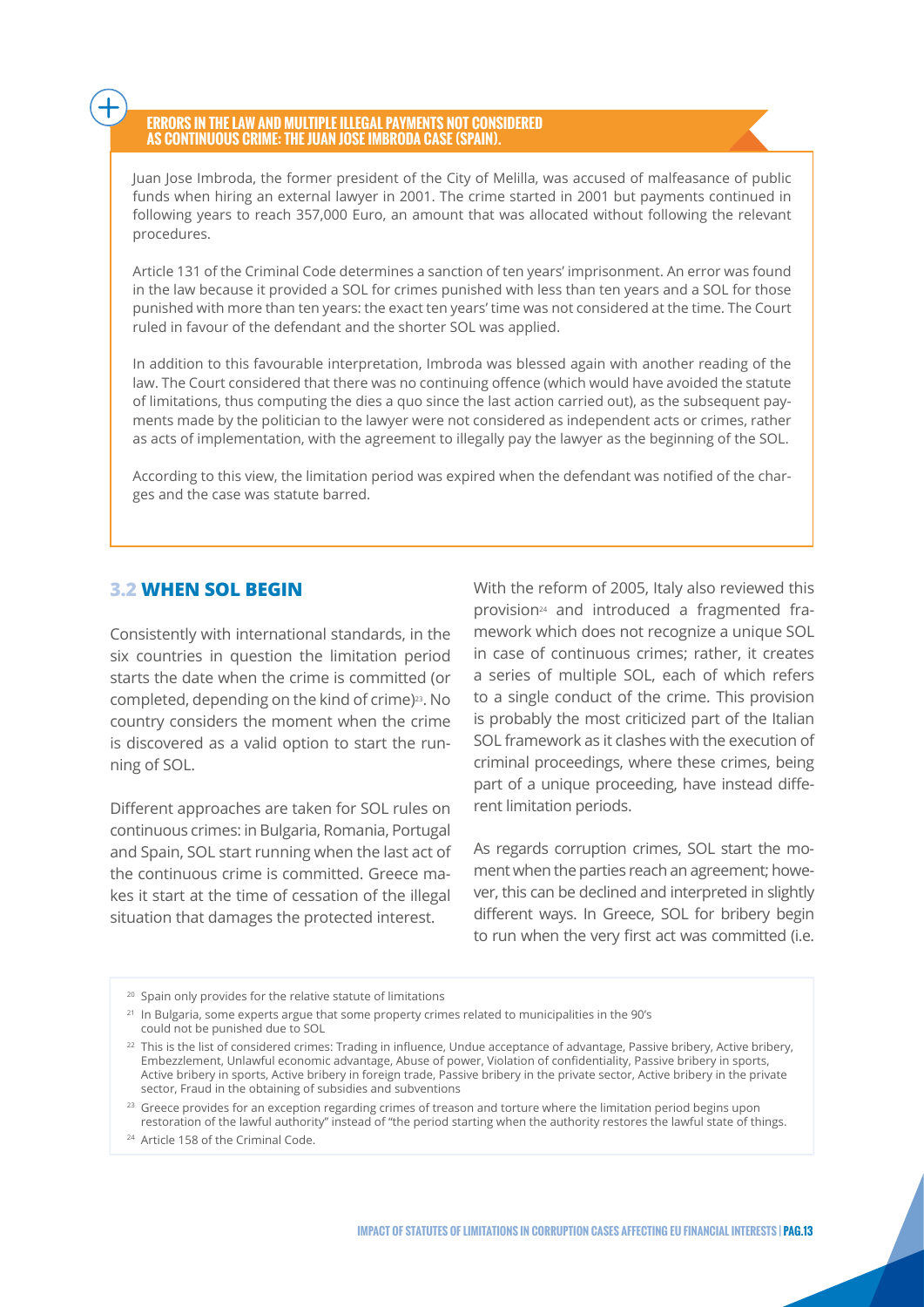promise, request) and are not influenced by the commission of a subsequent act, since only a given legal interest is harmed.

In Bulgaria, common rules are applicable to corruption crimes but, in these cases, different SOL run for different offenders: for the corrupter, the limitation period starts when he paid the bribe, for the corrupt when he received it.

In Romania, SOL start when the offence is committed. In some cases, after the crime has been committed, its effects continue to exist and develop without a further intervention by the offender, resulting in a more serious crime. In these cases, the crime changes, the sanction changes and the SOL accordingly, too.

### **DOES THE LAW OR SUPREME COURT ESTABLISH WHEN SOL START RUNNING? THE CESAR ALIERTA CASE (SPAIN)**

Cesar Alierta, the former chairman of the state-owned company Tabacalera, was prosecuted for insider trading regarding the acquisition of his company's shares by a US tobacco company. The limitation period for this crime is five years in the general form and ten in the aggravated one: the latter is triggered when the public interest is violated. The Supreme Court stated that the general interest was not harmed because the sum was not relevant<sup>25</sup>, because the action was isolated and not an engineered scheme, because the position of Mr Alierta as chairman was not relevant to the case as Tabacalera was a publicly-owned company at IBEX, and because damage can only occur if insider information concerns a price drop and not when it is incremental to someone's benefit.

The case then fell into five-year SOL regime, which would have allowed for the proceedings against Alierta because the sale of shares had taken place 4 years and 9 months before the complaint was served. However, the judge considered SOL to run not as from the time of the sale of shares but when these had reached their maximum value because of the insider information, this happening five years and two months before Mr Alierta was notified of the judicial action.

This case was widely debated as it was the first of several cases where high-level, well connected and powerful entrepreneurs were "saved" by favourable interpretations of the law.

## **3.3 RELATIVE AND ABSOLUTE SOL**

Notwithstanding the differences in the length of limitation periods among the six countries considered, most of them provide for both relative and absolute statutes of limitations. Relative statutes are the basic terms, independent of the causes of suspension and interruption; absolute SOL are the maximum terms that can be reached, including causes of suspension and interruption.

The only country that does not provide for absolute SOL is Spain, where relative SOL are not followed by any other term; so, if a trial begins before the expiry of a limitation period, it is bound to be concluded without becoming statute barred.

Romania has the wider gap, where absolute SOL double the relative ones<sup>26</sup>; Bulgaria and Portugal<sup>27</sup> add half of the relative SOL to determine the absolute SOL; Italy adds a quarter; Greece adds different amounts based on the different qualification of the offence (it adds half for petty offences; more than a half for misdemeanours; one third and one fourth for the two kinds of felonies envisaged).

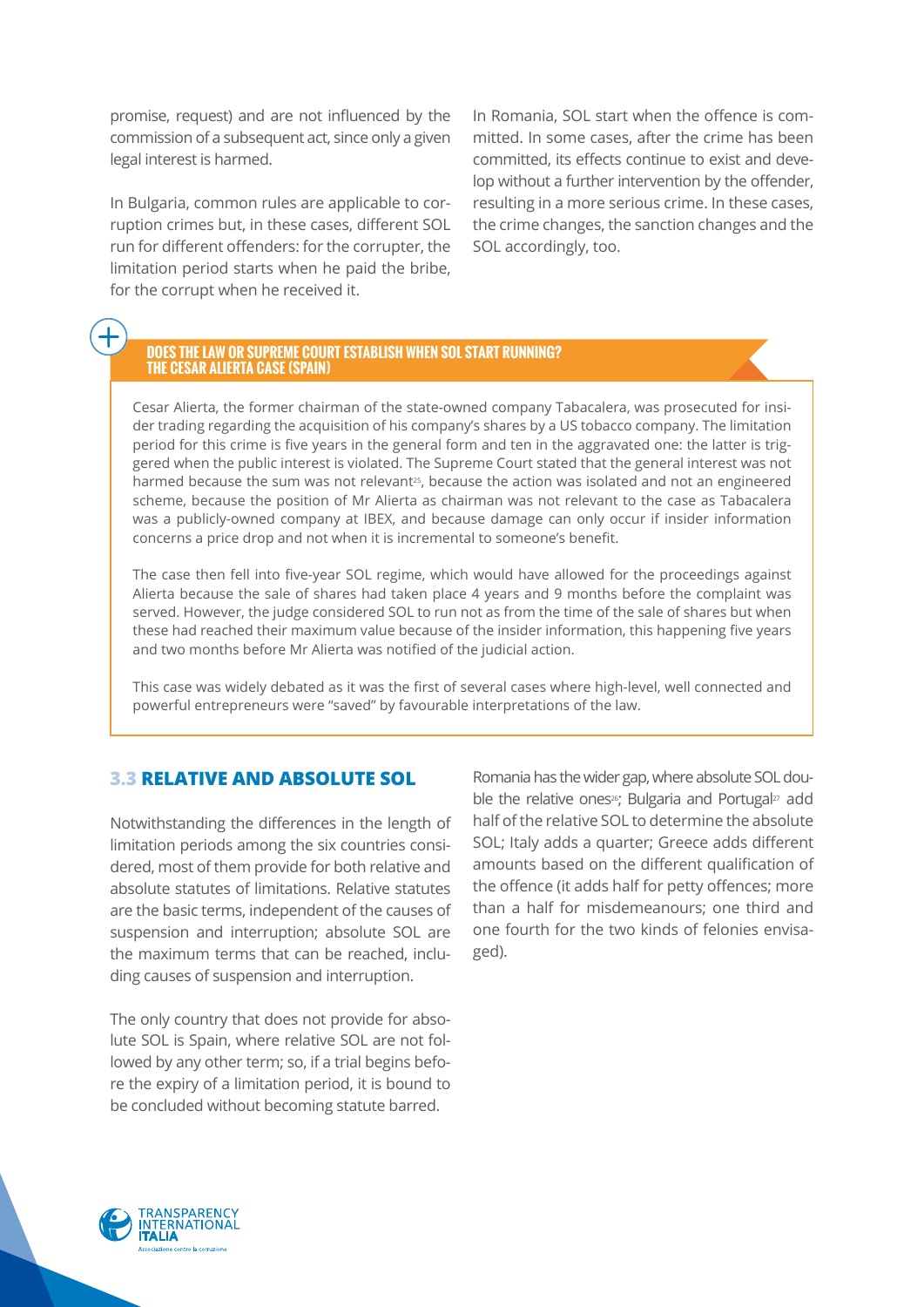Researchers focusing on Portugal have provided an example of what the actual length of a criminal

case would be when adding the main suspension causes without providing for an absolute SOL.

| <b>CRIME: BRIBERY</b>                   | <b>SOL</b>                    |
|-----------------------------------------|-------------------------------|
| Relative SOL                            | 15 years                      |
| Appeal against a conviction             | $+7.5$ years                  |
| Case of exceptional complexity          | +5 years                      |
| Appeal before the Constitutional Court  | +10 years                     |
| Crimes committed by a habitual criminal | Double of the<br>relative SOL |
| ГОТАІ                                   | <b>37.5 YEARS</b>             |

## **ITALY AND SUBJECTIVE ABSOLUTE SOL**

Italy has a unique regulation concerning absolute SOL. As said, the general rule provides for the addition of a quarter of the relative SOL. However, the law reform of 2005 introduced some tiers of subjective qualifications of the accused. There are now five classes of absolute terms.

| KIND OF CRIME OR SUBJECTIVE QUALIFICATION                                                                       | <b>ABSOLUTE SOL (COMPARED)</b><br><b>TO RELATIVE SOL)</b> |
|-----------------------------------------------------------------------------------------------------------------|-----------------------------------------------------------|
| Offences with no relative SOL <sup>28</sup> or crimes under<br>articles 51, par. 3bis and 3quater <sup>29</sup> | No absolute SOL                                           |
| General rule (crimes committed by an uncensored<br>person or a simple recidivist)                               | +1/4 of the relative SOL                                  |
| Crimes committed by an aggravated recidivist                                                                    | +1/3 of the relative SOL                                  |
| Crimes committed by a repeated recidivist                                                                       | + 2/3 of the relative SOL                                 |
| Crimes committed by a habitual criminal                                                                         | Double of the<br>relative SOL                             |

The establishment of conditions related to the qualification of the accused has been criticised by many experts: from a procedural perspective, this subjective qualification does not affect the length of judicial proceedings and thus does not make real sense in practice.

- <sup>25</sup> The sum was 220 million pesetas, equivalent to more than 1,300,000 Euro.
- <sup>26</sup> Article 154 paragraph 4 of the Romanian Criminal Code
- <sup>27</sup> Article 121 paragraph 3 of the Portuguese Criminal Code. Portugal provides an exception for crimes sanctioned with a relative SOL below two years: in these cases the absolute SOL doubles the relative one.
- <sup>28</sup> These are crimes sanctioned with life imprisonment.
- <sup>29</sup> Crimes investigated by the Antimafia National Directorate concerning criminal organisations.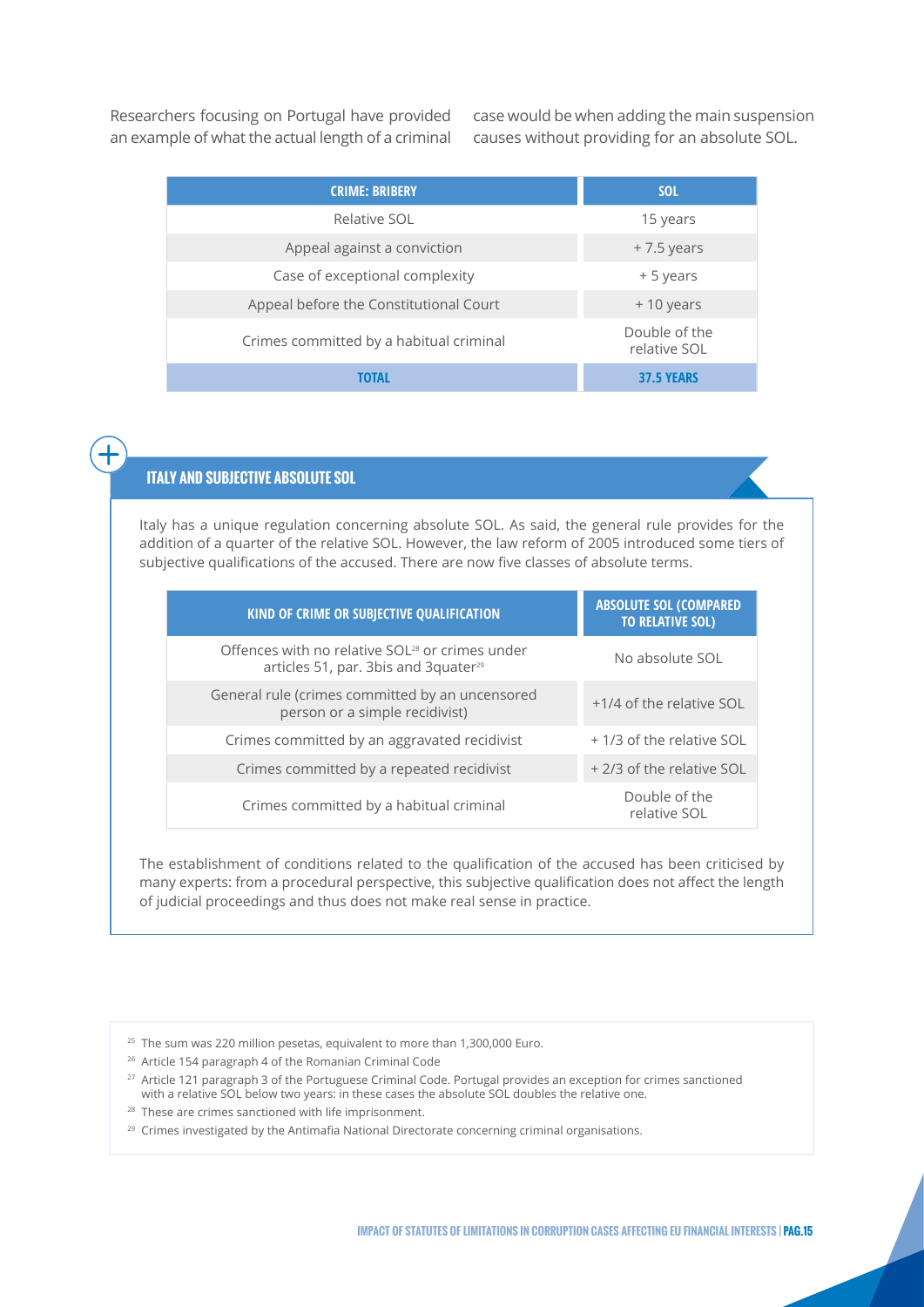## **3.4 CAUSES OF SUSPENSION AND INTERRUPTION**

In most jurisdictions where SOL exist, SOL can be suspended or interrupted in specific circumstances. In most cases, it is thanks to these causes that judicial proceedings can be completed despite short limitation periods.

As the table shows, some circumstances can lead to either an interruption or suspension of the limitation period in most countries in question, for example in case of specific steps during the trial or when some legal obstacles prevent its prosecution. Surprisingly, MLA requests and international arrest warrants are rarely considered as causes for suspension or interruption.

In Spain, the absence of an absolute SOL is completed by a single cause of interruption that suspends the limitation period when a judicial procedure

has begun against an accused (the moment he is formally investigated).

Portugal has a longer list of causes of suspension, that includes the period after the indictment while the criminal procedure is still pending (three-year suspension) and the impossibility to notify a conviction to a defendant judged in absentia. Greece provides for additional causes for suspension since both substantive and procedural criminal laws expressly mention specific situations where the prosecution may not commence or continue. For instance, when the decision of the criminal trial depends on another case for which the prosecution has already been initiated, the former is postponed until the decision for the latter becomes irrevocable. The postponement of the trial hearing results in the suspension of the statute of limitations until the decision on the preliminary issue becomes irrevocable.

| <b>Common causes of suspension</b>                                           | <b>Bulgaria</b> |              | <b>Greece</b> |  | <b>Italy</b>            |              | <b>Portugal</b> |             | <b>Romania</b> |             | <b>Spain</b> |             |
|------------------------------------------------------------------------------|-----------------|--------------|---------------|--|-------------------------|--------------|-----------------|-------------|----------------|-------------|--------------|-------------|
| and interruption 30                                                          | $\mathsf S$     |              | S             |  | $\overline{\mathsf{S}}$ |              | S               |             | $\mathsf{S}$   | П           | S            |             |
| The alleged offender<br>evaded justice                                       |                 |              | $X$ 31        |  |                         |              | $\mathbf x$     | X           |                |             |              |             |
| The alleged offender committed<br>other crimes of the same nature            |                 |              |               |  |                         |              |                 |             | $\mathbf x$    |             |              |             |
| <b>Steps in the criminal proceedings</b><br>(such as the beginning of trial) |                 | $\mathbf x$  | $\mathbf x$   |  |                         | $\mathbf x$  | L.              | $\mathbf x$ |                | $\mathbf x$ |              | $\mathbf x$ |
| Legal obstacles to the initiation<br>or continuation of prosecution          | $\mathbf x$     |              | $\mathbf{x}$  |  |                         |              | $\mathbf x$     |             | $\mathbf{x}$   | $\mathbf x$ |              |             |
| <b>MLA</b> request                                                           |                 |              |               |  |                         |              |                 |             |                | $\mathbf x$ |              |             |
| Immunity or other statutory<br>barriers to investigation<br>or prosecution   |                 |              | $\mathbf{x}$  |  | $\mathbf{x}$            |              | $\mathbf{x}$    |             | $\mathbf x$    |             |              |             |
| Referral of the case to another<br>court or to additional<br>investigations  |                 |              |               |  | $\mathbf{x}$            | L.           | $\mathbf{x}$    |             |                |             |              |             |
| <b>International or European</b><br>arrest warrant                           |                 |              |               |  |                         |              |                 |             |                | $\mathbf x$ |              |             |
| Notification of a procedural<br>act to the alleged offender                  |                 |              |               |  |                         |              |                 | $\mathbf x$ |                | $\mathbf x$ |              | $\mathbf x$ |
| Legitimate impediments of the<br>parties or their attorney                   |                 |              |               |  | $\mathbf x$             |              |                 |             | $\mathbf x$    |             |              |             |
| An order confirming the arrest<br>of the alleged offender                    |                 |              |               |  |                         | $\mathbf{x}$ |                 |             |                | ×           |              |             |
| Interrogatory by the<br>public prosecutor                                    |                 | $\mathbf{x}$ |               |  |                         | $\mathbf x$  |                 |             |                |             |              |             |

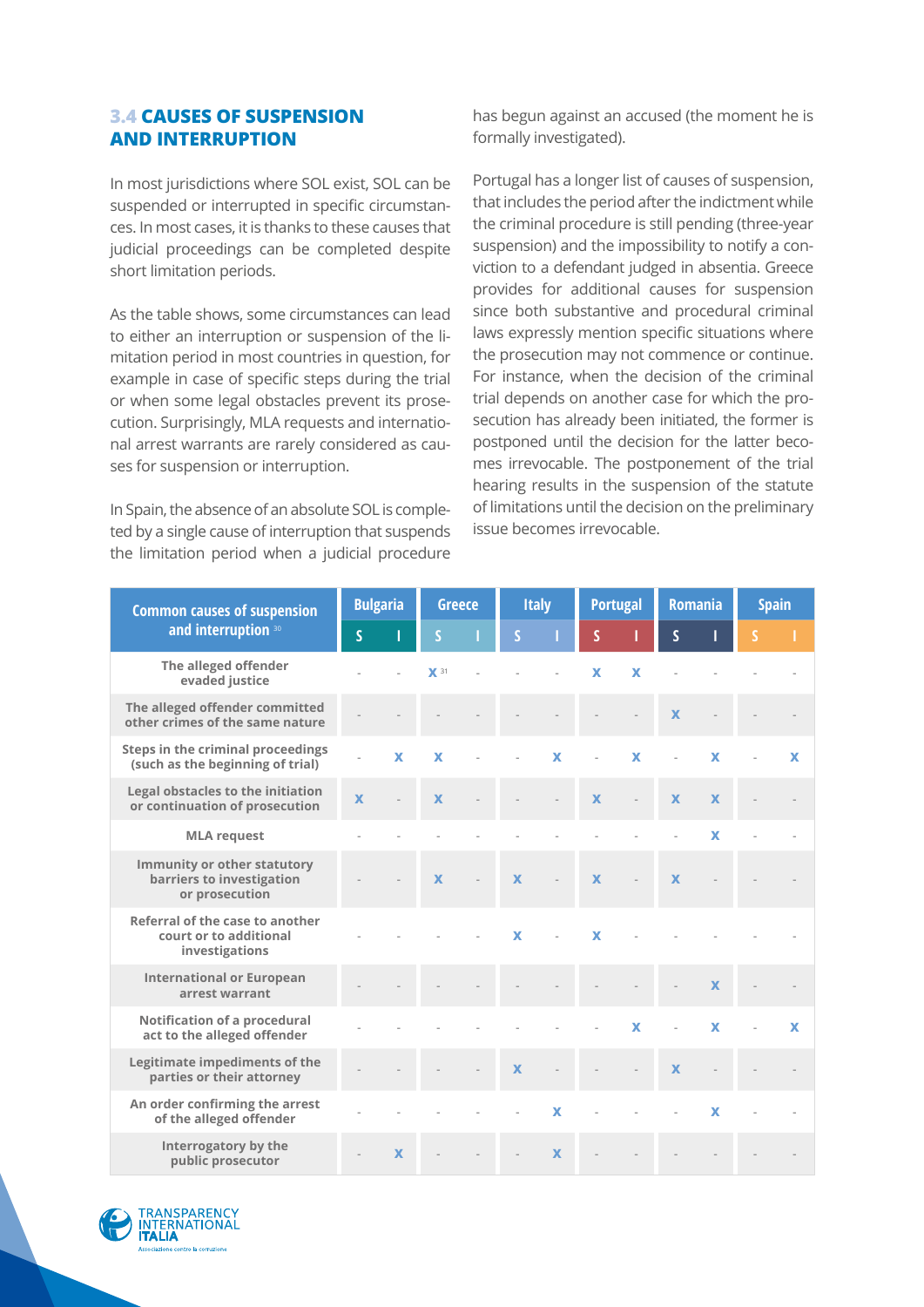## **3.5 COMPARATIVE LENGTH OF SOL**

The table shows a certain uniformity as to the length of SOL in the countries included in the report. There are two relevant exceptions: one is Italy, where SOL for some specific crimes are comparatively much shorter and not long enough to allow the judicial system to complete criminal proceedings before the expiry of the limitation period. The other non-aligned country is Spain where absolute SOL are absent: in Spain, some limitation periods seem short though, in practice, they only run until the indictment of the accused person at the beginning of the judicial case, when they are interrupted. Other grounds for interruption occur at later stages of the proceedings.

|                                                      | <b>Bulgaria</b> |                |      |                  | <b>Italy</b><br>Greece 33 |                | <b>Portugal</b> |                     | <b>Romania</b> |    | <b>Spain</b> |
|------------------------------------------------------|-----------------|----------------|------|------------------|---------------------------|----------------|-----------------|---------------------|----------------|----|--------------|
| Corruption-related crime 32                          | $\mathsf{R}$    | $\overline{A}$ | R    | $\overline{A}$   | $\mathsf{R}$              | $\overline{A}$ | R               | A                   | R              | A  | $\mathbf R$  |
| <b>Active Bribery</b>                                | 10              | 15             | 15   | 20 <sup>34</sup> | 6                         | 7.5            | 15              | 22.5                | 8              | 16 | 10           |
| <b>Passive Bribery</b>                               | 10              | 15             | 15   | 20               | 6                         | 7.5            | 15              | 22.5                | 8              | 16 | 5            |
| <b>Bribery for acts contrary</b><br>to office duties | 10 <sup>°</sup> | $15^{35}$      | 15   | 20               | 10                        | 12.5           | 15              | 22.5                | 8              | 16 |              |
| <b>Corruption in judicial acts</b>                   |                 |                | 15   | 20               | 12                        | 15             | 15              | 22.5                | 8              | 16 | 5 or 15      |
| <b>Extortion by public official</b>                  | 15              | 22,5           | 15   | 20               | 12                        | 15             | 15              | 10 or 15 or<br>22.5 | 8              | 16 |              |
| <b>Embezzlement</b>                                  | 10              | 15 36          | 15   | 20               |                           | 10.5 13.12     | 15              | 22.5                | 8              | 16 | 10           |
| <b>Abuse of authority</b>                            | 10              | 15 37          | 5 38 | 8                | 6                         | 7.5            | 15              | 22.5                | 8              | 16 | 5            |
| <b>Money laundering</b>                              | 10              | $15^{39}$      | 15   | 20               | 12                        | 15             | 15              | 22.5                | 8              | 16 | 10           |

- <sup>30</sup> This list of causes of suspension and interruption is not exhaustive.
- <sup>31</sup> This suspension occurs because the prosecution may not commence or continue
- <sup>32</sup> This table lists relative SOL (R) and absolute SOL (A).
- <sup>33</sup> As to Greece, the table shows SOL for felonies.
- 34 Law 1608/1950 on Financial Crimes Against the State provides for aggravating circumstances, in which case these terms may be extended to twenty and twenty-five years respectively, where the perpetrator intends to gain profit to the detriment of the State's property. This provision does not only apply to active bribery but also to passive bribery, bribery of judges, and embezzlement in the public sector.
- <sup>35</sup> Terms are fifteen (relative) and twenty-two and a half (absolute) for crimes classified under article 282.5 in conjunction with article 282.2 of the Criminal Code.
- <sup>36</sup> See previous note with longer periods for aggravated crimes, depending on circumstances.
- <sup>37</sup> See previous note.
- <sup>38</sup> As for Greece, the offence of "breach of duty" is considered in place of "abuse of authority".
- <sup>39</sup> See previous note. The longer limitation periods for this crime are fifteen and twenty-five years, respectively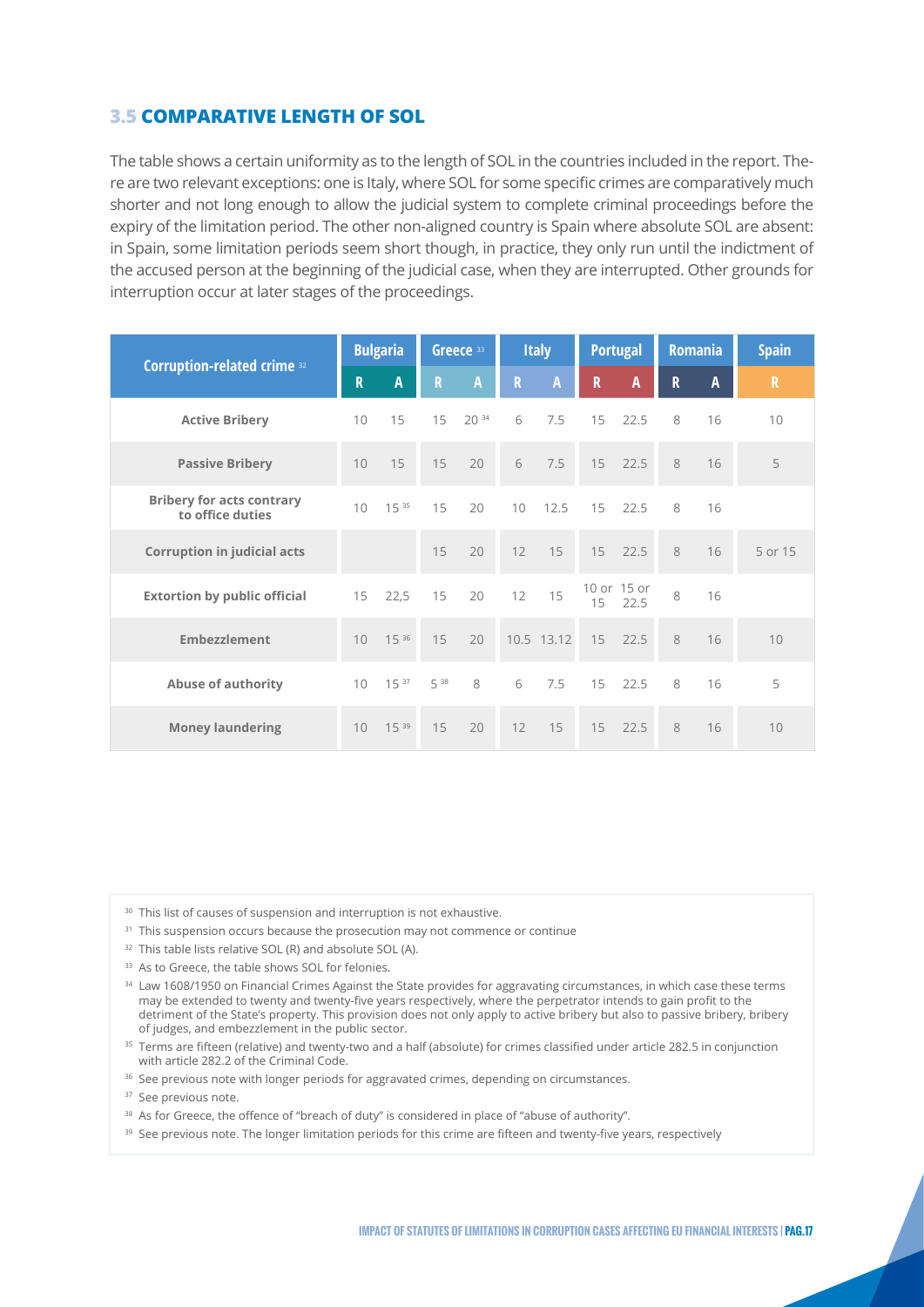## **4 NATIONAL IMPLEMENTATIONS OF SOL REGULATIONS**

**SOL REGULATIONS CAN BE AFFECTED BY SPECIFIC, RELEVANT PROVISIONS OR PRACTICES ADOPTED AT NATIONAL LEVEL THAT CAN CONTRIBUTE TO ALTER THE EFFECTS OF THE GENERAL FRAMEWORK.**

## **4.1 DISCRETION OF THE JUDGE**

One of the main reasons behind the extensive reform of SOL regulations in Italy in 2005 was the excessive amount of judicial discretion in determining which class a crime was to fall in: based on the aggravating and extenuating circumstances of the crime, judges could set the sanction applicable to a case, thus making this fall within a given class of crimes or another (SOL could be five years longer or shorter depending on such class).

Italy has now reviewed its legislation and, despite the fact that the laws on SOL are strict in most countries, there are still some cases where a judge's discretion can determine whether or not a case becomes statute barred.

In Spain, the qualification of an offence in its ordinary form rather than its aggravated one changes the scenario of the SOL, which can even double. Another case where a wide discretion is retained in the judges' hands occurs in case of continuous crimes and the decision over the "dies a quo" of the crime (and the SOL indeed).

Portugal has an unusual procedure concerning crimes sanctioned with less than five years: an agreement between the public prosecutor, the judge and the defendant can suspend the trial.

### **EXPIRY OF LIMITATION PERIODS IGNORED (ROMANIA)**

On September 8, 2006, the businessman Dino Patriciu, the manager of SC Rompetrol<sup>40</sup>, was charged by the DIICOT (Directorate for Investigating Organised Crime and Terrorism) with seven offences: embezzlement, money laundering, association to commit a crime, market manipulation through transactions or trading orders, disclosure of privileged information and initiation or establishment of an organized crime ring41. The case was extremely relevant at high levels, involving former Minister Sorin Pantis and former Senator Sorin Rosca Stanescu.

The criminal case against Patriciu was closed following his death in August 2014 (a civil case continued) and, during the last hearing in September 2014, the DIICOT asked the Court to close the case against Pantis and Stanescu, since the case had become statute barred in 2011: they were convicted nonetheless to two years and four months and to two years and eight months, respectively.

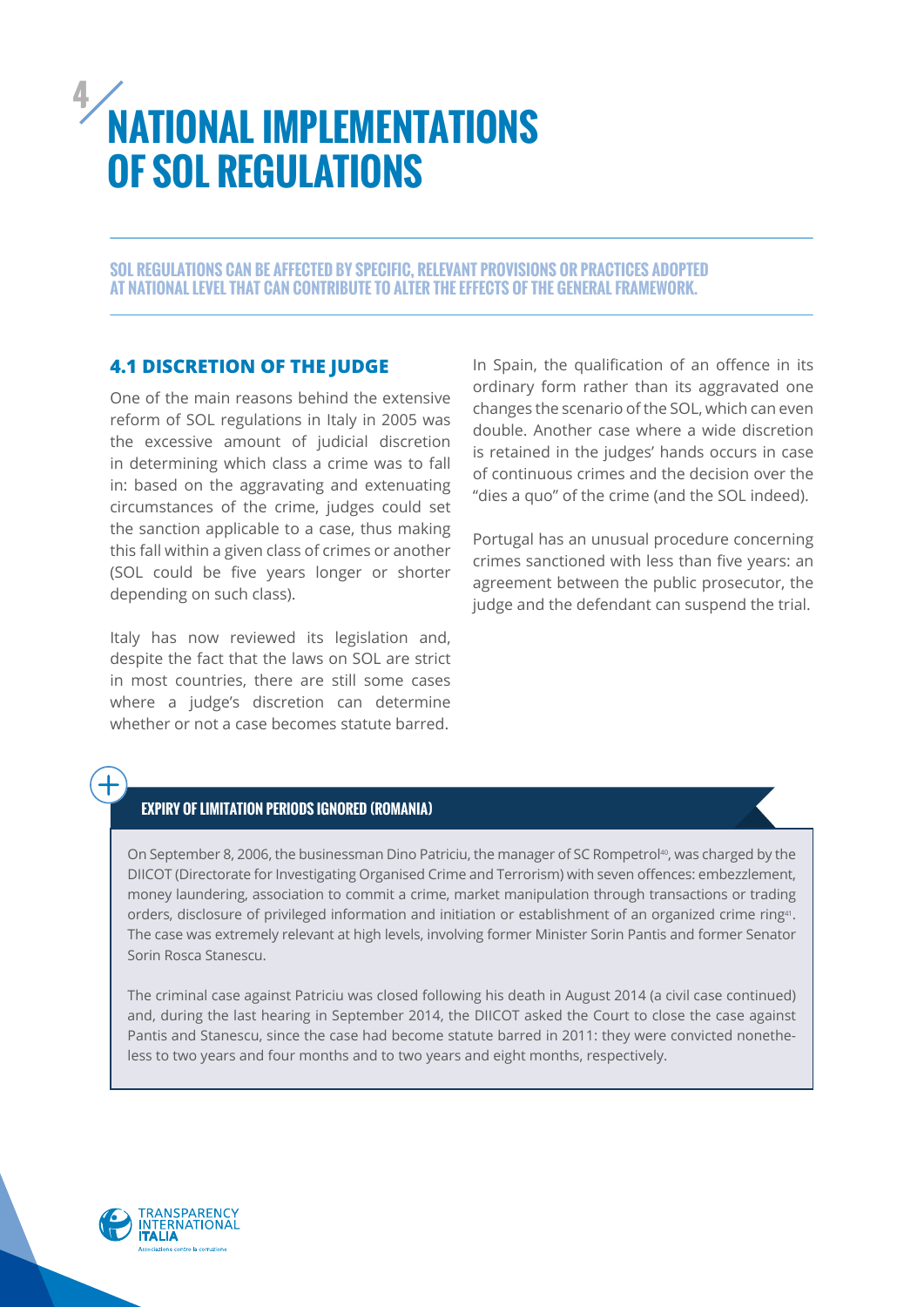### **CHANGE IN THE LEGAL CLASSIFICATION OF A CRIME AFTER SEVEN YEARS, FOLLOWED BY A CONVICTION? CHECKED. CASE STATUTE BARRED? CHECKED (ROMANIA)**

S.V., the president of Jiu Valley Miner Unions League and of the Confederation of Mining Unions in Romania other than a member of Parliament from 2000 to 2004, was indicted in May 2006 for abuse of authority to obtain money, goods or other undue advantages, for continuous forgery under private signature and continuous abuse of office. The trial was delayed on the account of over forty terms, because of countless exceptions raised by the defendant until February 2010, when the accused was sentenced to three years' imprisonment and about 50,000 euro in damages. On appeal before the Bucharest Court of Appeal, the Court held on 22 April 2011 that the change in the legal classification of the crime had closed the criminal proceedings and that the case had become statute barred.

## **IS IT POSSIBLE TO STOP DILATORY TACTICS? THE BPP CASE (PORTUGAL)**

The Banco Privado Português case refers to a number of financial misdemeanour proceedings where the defendant, João Rendeiro, and other administrators of the bank were sentenced to pay, in 2014, total eleven million euro to the financial regulators (the Bank of Portugal and the Portuguese Securities Market Commission), due to a large number of violations of the Law on Securities.

These crimes were close to becoming statute barred (November 2016), after which the accused bank administrators could have reprised their administrating roles in financial institutions. The only way to avoid the expiry of the limitation period was to have the Bank of Portugal impose sanctions and the CMVM decision become final. The main defendant and the remaining administrators thus raised all types of nullities and unconstitutionalities.

In face of all these dilatory tactics, the court decided to put an end to the succession of complaints and new arguments, holding that: "It is evident that the defendant, through the number of complaints lodged, and knowing that this procedure does not admit an appeal to the Supreme Court, and being unsatisfied with this Court's decision, will do everything he can to avoid this decision becoming final".

This court decision is a good, but rare, example of using civil procedure mechanisms to stop abusive delays by defendants.

<sup>40</sup> Rompetrul Group is a prominent Romanian oil and gas company.

<sup>&</sup>lt;sup>41</sup> The prosecutors maintain that, in the period September 1999 — November 2001, he repeatedly appropriated the amount of 85 million USD from the EPSA Agreements and owed to the state budget and which he dealt in the interest of Rompetrol International Ltd and The Rompetrol Group BVB Netherlands.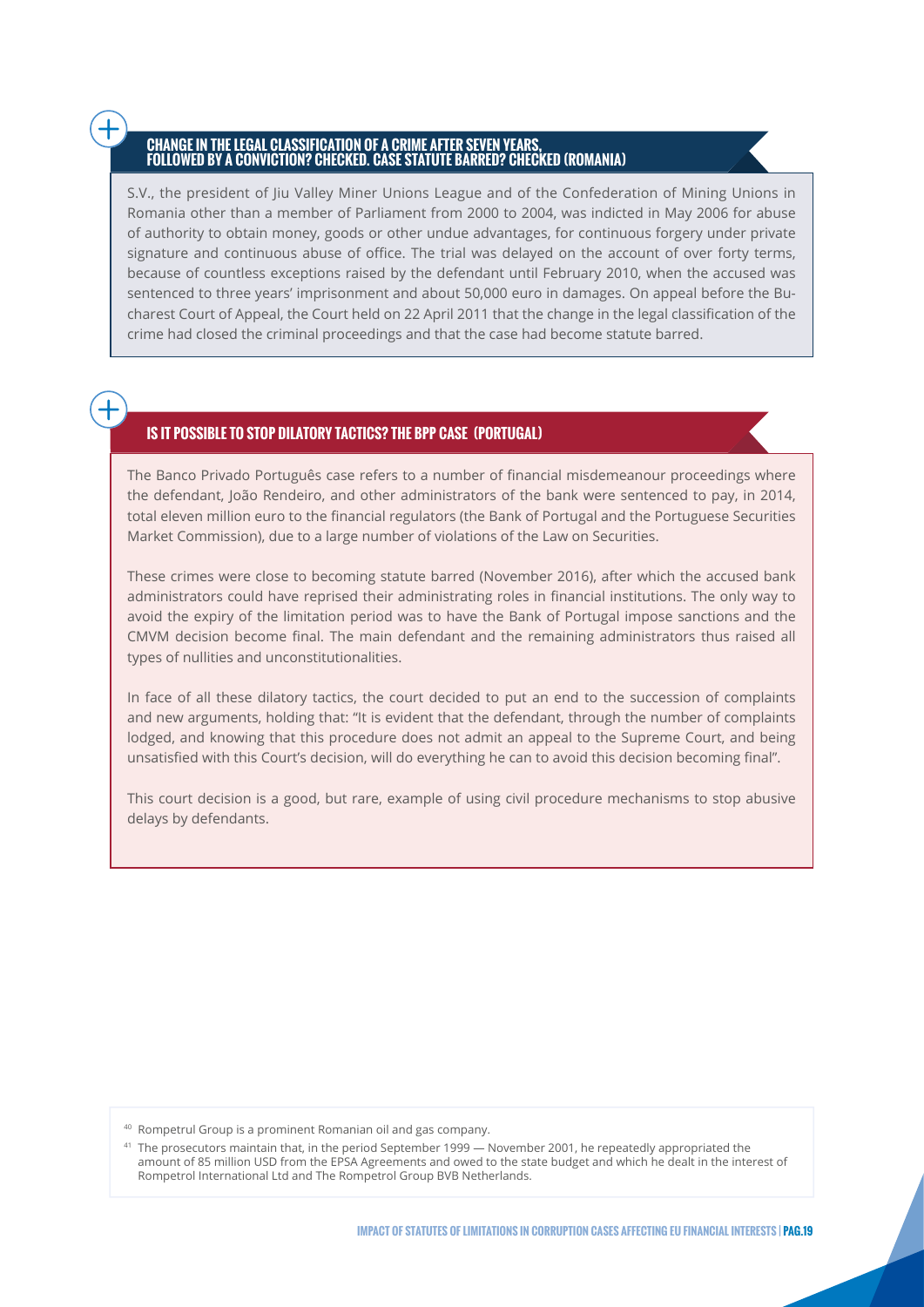## **4.2 DISCRETION OF THE PROSECUTORS**

To deal with the 'threat' of SOL, public prosecutors sometimes attempt to requalify offences in order to enjoy more favourable limitation periods. In Romania, a crime may be prosecuted as part of a continuous crime: when an offence is continuous, SOL runs as from the day when the action or inaction ceases or the last act is performed (when the crime is habitual). This qualification can theoretically postpone the start date of SOL. Also in other countries, such as Portugal, this can happen though it is considered a rare possibility, or else it would jeopardise the reputation of practitioners.

Another crucial issue where prosecutors can play a relevant role is the practice of speeding up a case or renouncing to go ahead with it based on their decision and on their active, discretionary actions.

Some countries provide for a strict framework on this issue: prosecutors must prosecute cases, regardless of their SOL-foreseeable outcome: the principles of legality and mandatory prosecution are laid down in almost all the countries considered (except for Portugal), though the principle is not implemented everywhere in practice. Practitioners from Italy and Bulgaria are concordant that it is a common practice that prosecutors choose not to prosecute cases that have no real chances to be adjudicated before SOL terms expire. Romania has a similar legal framework: prosecutors have an obligation to start a criminal investigation but they can decide to waive action if they believe there is no public interest in pursuing it. This is clearly the case when starting a procedure that cannot come to an end. Practice shows how prosecutors often choose to let an offence become statute barred.

Portugal is a unique case in this respect. According to article 277 of the Code of Criminal Procedure, if criminal liability cannot be established in Court because of SOL, public prosecution is prevented from proceeding with the investigation. The same thing happens with proceedings at an advanced stage of the investigations: based on the principle of procedural economy and the prohibition to pursue useless acts, the public prosecutor's office should decide for its dismissal.

On the other hand, some countries lay down rules that allow for proceedings to be labelled as urgent and to speed up schedules and activities to avoid the expiry of limitation periods.

Marking a case urgent when there is a risk of it becoming statute barred, is a very common judicial practice among Greek prosecutors.

A Greek law<sup>42</sup> also provides for setting the trial date for corruption-related offences with absolute priority, not allowing for any adjournment. A recent anti-austerity strike by Greek lawyers which lasted for approximately eight months, paralysed the country's judicial system; however, cases close to their limitation period were the only ones that were tried. Quite obviously, there were fears that a number of cases would become statute barred.

Portugal has a similar practice that allows for the prioritisation of proceedings about to become statute barred<sup>43</sup>: prosecutors can thus assign higher priority thereto, labelling case records as urgent. A prosecutor in charge of a case has an obligation to duly end it before SOL terms expire: when a case reaches its SOL, the prosecutor must report this to his superior, who will assess if some responsibilities are to be ascribed thereto for this outcome.

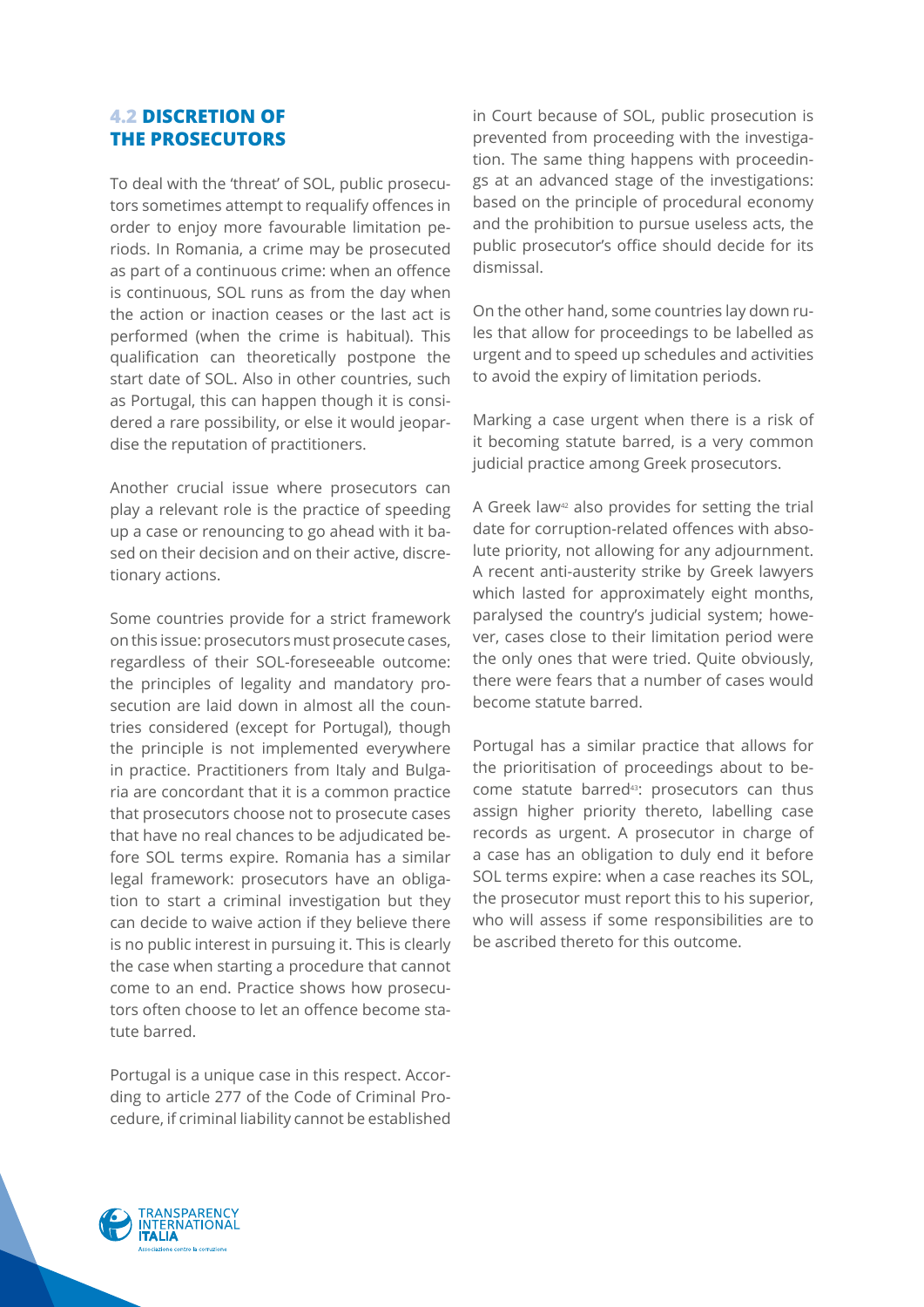### **4.3 FURTHER TIME-RELATED LIMITS**

The excessive length of some necessary phases of the judicial proceedings is one of the main statutory factors leading to the frequent expiry of limitation periods. During the trial and even before it starts, delays can occur to extend the time needed to carry out judicial proceedings. One of the main concerns in some legal systems is that a case is already bound to become statute barred when it comes to court: this can happen sometimes because of the late discovery of the crime but it is more often caused by unjustifiable extended investigations.

The time for investigations is usually set by law: in Romania, defendants can only appeal for review to speed up proceedings when both investigations and criminal trials are not held within a reasonable time. Italy and Portugal have deadlines for investigations that are not strict and can be prolonged. In Italy, there is an anomalous practice at the prosecution office: cases are kept on hold without being dismissed or brought to court until they become statute barred<sup>44</sup>. In Greece<sup>45</sup>, the law provides that the preliminary investigations for these offences must be completed within two months whereas the main investigation must be completed within four months. The latter can be extended by two months, though it usually lasts up to one or even two or more years.

### **4.4 SPECIAL CATEGORIES**

Some categories of defendants are granted special treatments because of their position: it is the case of Prime Ministers, members of government or MPs. In some countries, this leads to immunity or to the need for a special authorisation (for example by Parliament) to investigate and prosecute them.

Therefore, some countries provide for suspensions of SOL which start running again when the mandate of the elected person is over, though this affects the running of the absolute SOL. This is one of the reasons why Portugal created longer SOL-regimes for corruption-related crimes which often involve politicians at any level.

Bulgaria has amended its criminal code to introduce an exclusion from SOL of crimes committed by the members of the Communist Party's governing bodies from September 9th, 1944 to November 10th, 1989.

As already mentioned, Italy is a unique case, having introduced longer SOL for recidivists.

- <sup>42</sup> Article 4 of Law n.4022/2011.
- <sup>43</sup> Public Prosecutor's Office Directive of November 24th, 2015, executing Criminal Policy Law n.72/2015.
- 44 Practitioners confirm that the large majority of cases becomes statute barred during the investigation phase.
- <sup>45</sup> Law 4022/2011 on Adjudication of Corruption Offenses Committed by Politicians and Senior State Officials, Cases of Great Social Importance and Major Public Interest as well as Other Provisions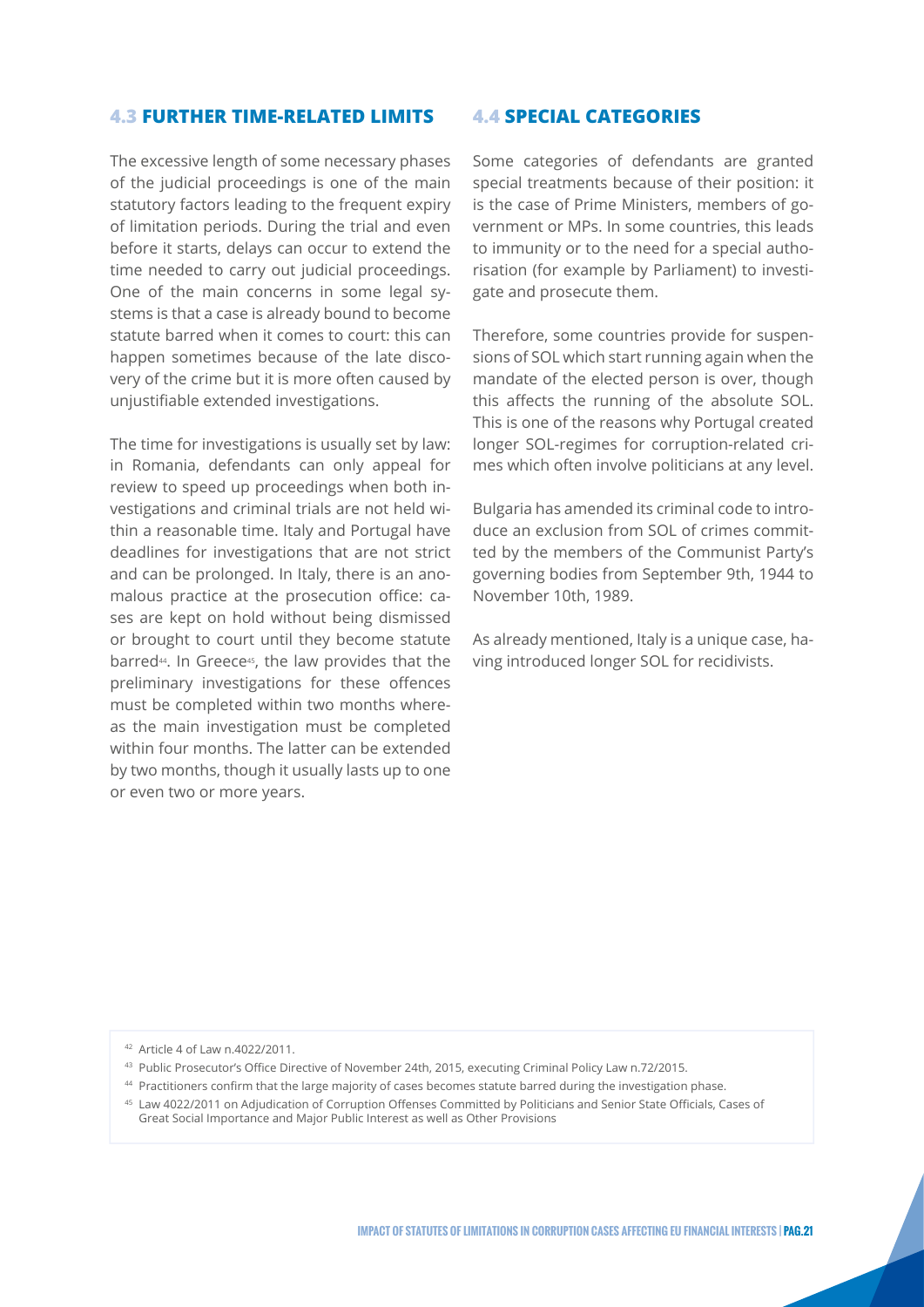### **THE SPECIAL CASE OF MINISTERS IN GREECE: THE CASE OF AKIS TSOHATZOPOULOS**

The case of Akis Tsohatzopoulos, the co-founder of the Greek socialist party PASOK, a former Minister, in particular Minister of Defence, for Greek socialist governments for over thirty years, is one the most notorious corruption scandals in Greece.

In October 2013, in a trial that lasted approximately five months, the Athens Three Member Court of Appeal for Felonies found Tsohatzopoulos guilty of setting up a complex money laundering scheme to conceal, through off-shore companies, millions of dollars he had received in bribes from a number of defence contracts involving submarines and weapon systems. Tsohatzopoulos was sentenced to twenty years' imprisonment and appealed his conviction. He was also sentenced to five and a half years' imprisonment and a fine of EUR 210,000 for failing to report the purchase of a luxurious house near the Acropolis, one of several properties connected with such money laundering activities.

Unfortunately, the case against the former Minister for passive bribery with the aggravating circumstances of Law 1608/1950 (which provides for the harsher punishment, up to life imprisonment of the perpetrator of a number of crimes against the State's financial interest) was declared inadmissible, given that the limitation period established by the Constitution for the initiation of a criminal case against a current or former member of the government had already expired. More specifically, under Greek Constitution and law<sup>46</sup>, Parliament can prosecute a current or former member of the Government no later than the end of the second regular session of the parliamentary term commencing when the alleged offence is presumed to have occurred. After this deadline neither Parliament nor other state bodies such as the prosecutor, the investigation judge or the judicial council, can initiate a legal action, since the crime is no longer punishable.

However, Tsohatzopoulos was charged with and found guilty of money laundering, a crime not considered to be committed in the performance of a Minister's duties and therefore not subject to the five-year SOL provided for such crimes. In contrast, it was found subject to the fifteen-year limitation period provided by the Criminal Code for felonies, over which the common criminal courts have jurisdiction.

This case shows an inexplicable differentiation in SOL between crimes committed while performing Minister's duties and crimes committed outside of that function, with the former enjoying more favourable conditions. Since the passive bribery charges were dismissed, Tsohatzopoulos was found guilty only of money laundering; the first offence provides for life imprisonment of the perpetrator who damages the State's interest, while the second does not.

<sup>46</sup> In particular, article 86 paragraph 3 of the Constitution and article 3 paragraph 2 of Law 3126/2003. The five-year limitation period for misdemeanours and felonies committed by Ministers in the performance of their duties referred to in article 3 of Law 3126/2003 on Criminal Responsibility of Ministers was amended, after having been heavily criticised, by article 1 of Law 3961/2011 on Amendment of Law 3126/2003 on the Criminal Responsibility of Ministers and Other Provisions, and is now subject to the main SOL set out in articles 111 and 112 of the Criminal Code.

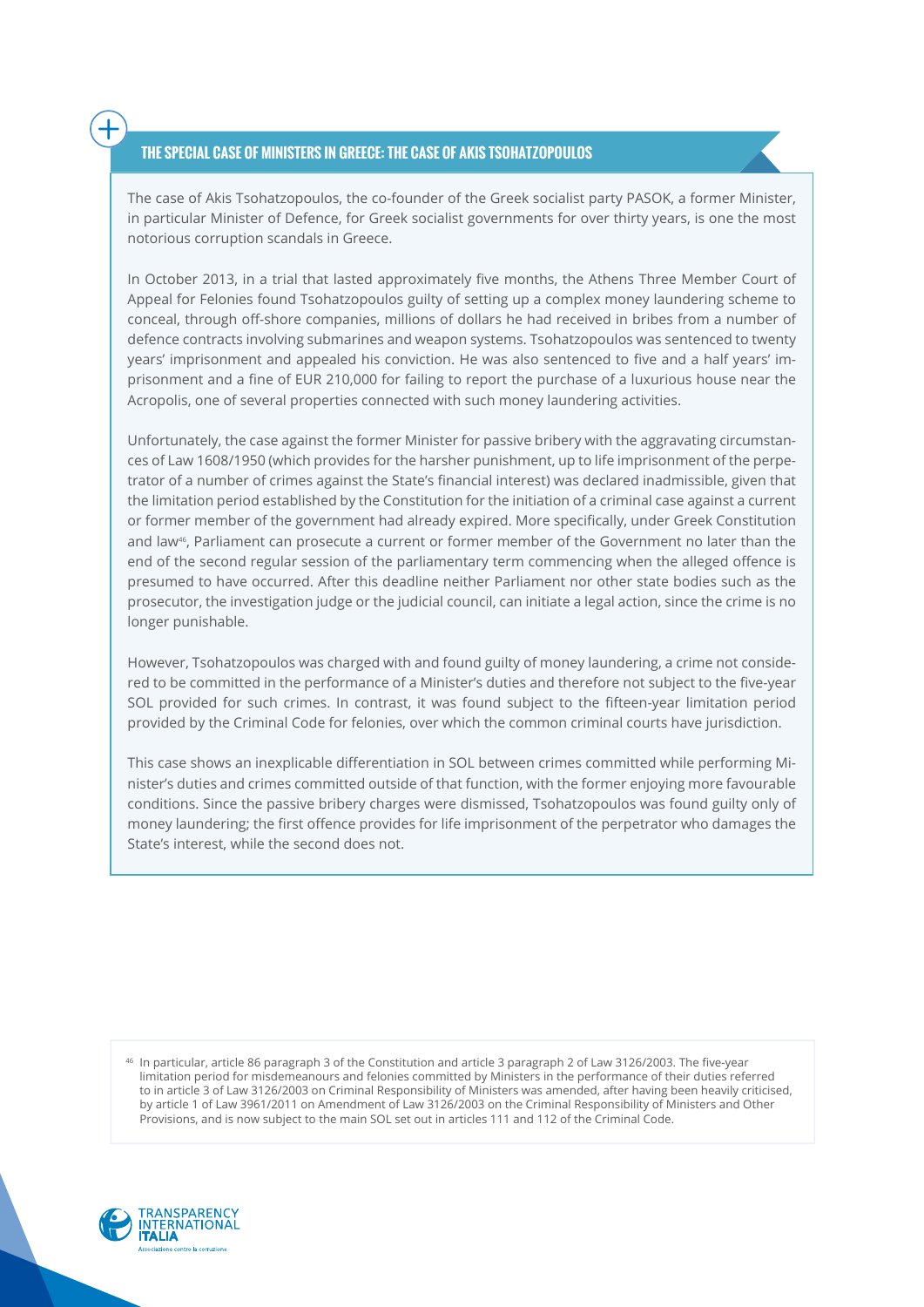## **5 STATUTES OF LIMITATIONS AND EU FINANCIAL INTERESTS**

Decision C-105/14 of the European Court of Justice passed on 08/09/2015 (also known as the Taricco case<sup>47</sup>) ordered Italy to disapply its national provisions on SOL for they did not allow for the prosecution of crimes damaging the financial interests of the European Union. The case concerned a possible violation of VAT by Mr Taricco and some associates; the Italian Court of Cuneo asked the EU Court of Justice whether Italian law violated EU law by granting impunity to individuals through its SOL regulations.

Considering that the so-called PIF Directive has not been approved, we asked national researchers and the experts we interviewed to consider in this section a provisional definition of EU financial interests, meaning "all revenues and expenditures covered by, acquired through, or due to: a) the Union budget; b) the budgets of institutions, bodies, offices and agencies established under the Treaties or budgets managed and monitored by them".

## **5.1 CONSIDERATIONS ON THE TARICCO DECISION**

The researchers and national experts we interviewed had mixed feelings about this decision. Most of them acknowledged the reasoning behind the decision of the Court, this mirroring a serious concern about the risk of impunity caused by national regulations and a direct damage to EU financial interests. On the other hand, several arguments were raised concerning both the content and the form of the decision.

One of the main criticisms lies in the principle that national SOL laws are enacted after weighing the different interests involved: on the one hand, the State's interest in effectively prosecuting and punishing crimes and, on the other hand, citizens' interests in not being subject to investigations or trial for an excessive amount of time. The Taricco judgment intrudes upon the State's national policy by ordering it not to apply its absolute SOL and it is a strong imposition upon national policy.

Even assuming we agree with the Court's rationale, the way in which this European institution addressed a country's atavistic problem (this is peacefully the case with SOL in Italy) cannot be considered the best possible way. There is a shared consensus that EU should exercise pressure on Italy (and eventually on other Member States) to review its SOL legislation, a process which should be made at national level, considering the local framework.

At a juridical level, the Court failed to address the substantial or procedural nature of SOL in Italy, which is crucial for the retroactive effect of the decision or its validity on ongoing proceedings which have not yet become statute-barred. Most practitioners consider SOL as substantial and claim that EU decisions cannot be applied to ongoing cases. Since only few practitioners consider SOL a procedural issue, experts think Italy should not accept such limitation to its national sovereignty and should activate the "counter limits doctrine" (a set of constitutional provisions resistant to EU regulations).

<sup>47</sup> The full text of the decision is available at this link: [http://curia.europa.eu/juris/document/document.](http://curia.europa.eu/juris/document/document.jsf?text=&docid=167061&pageIndex=0&doclang=EN&mode=ls) [jsf?text=&docid=167061&pageIndex=0&doclang=EN&mode=lst&dir=&occ=first&part=1&cid=907133](http://curia.europa.eu/juris/document/document.jsf?text=&docid=167061&pageIndex=0&doclang=EN&mode=ls).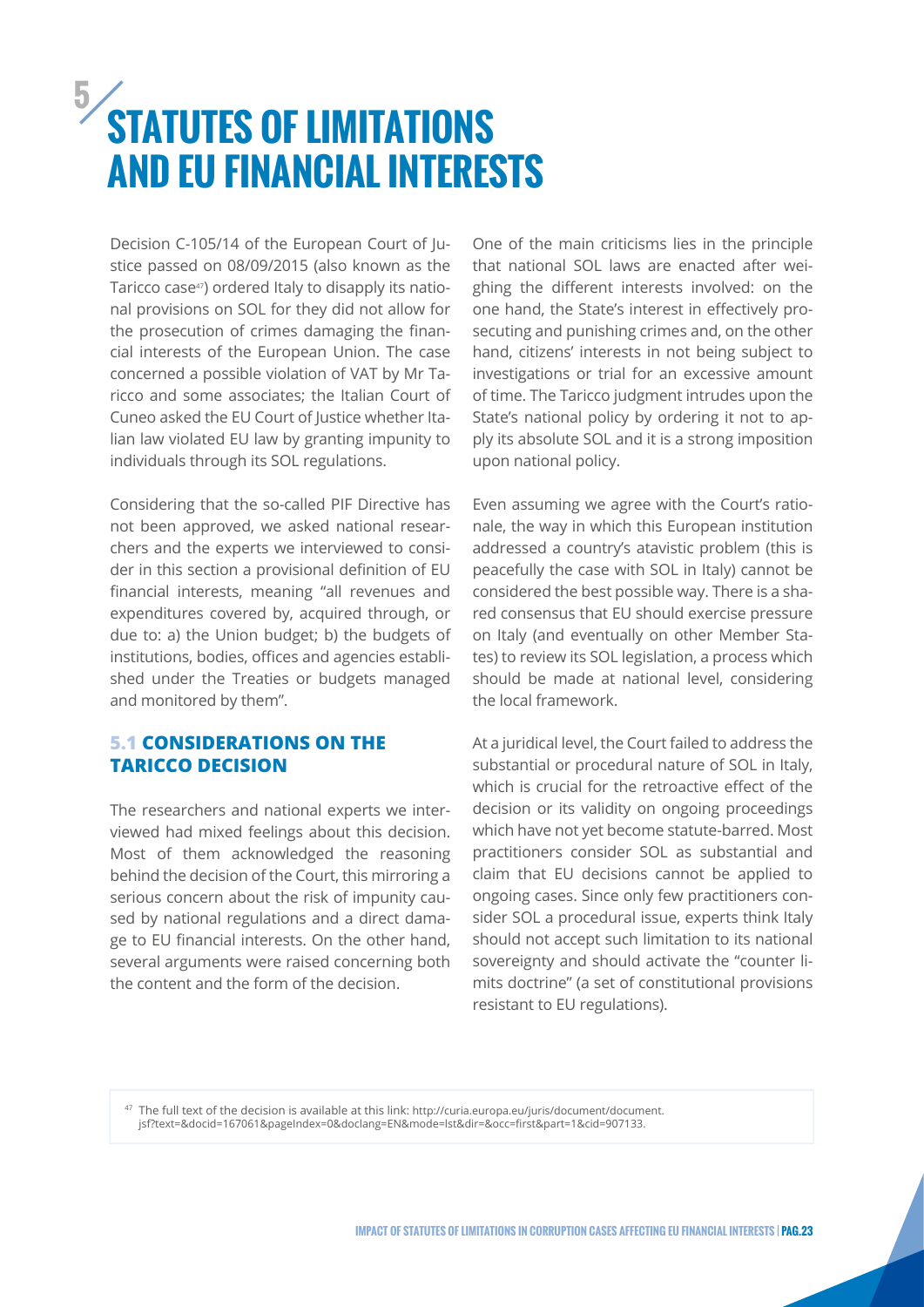## **5.2 HARMONISATION OF SOL ACROSS THE EU**

The disparity among Member States in relation to their SOL regulations is an issue that is considered by the permanent talks over the potential need to harmonise criminal law across the EU.

Whether such harmonisation should begin with criminal principles or with procedural issues is still under debate. Turning to SOL only, different views have been expressed by our experts.

Opinions differ because some experts (Bulgaria) believe that the criminal law systems of Member States are different in so many respects (offences, procedures, etc.) that limited provisions could be implemented only through a specific EU Directive. Some experts think that the leveling of SOL regulations across Member States would be positive even if this is not a priority in some countries (Spain), while other countries (Romania) consider it a necessity, in particular in relation to VAT, considering that this is one of the main sources of the EU budget.

Some experts (Greece, Italy, Portugal) endorse the idea of a wider harmonisation of substantial and procedural criminal laws, a process that still needs some time to develop. A first step could be represented by the enhanced implementation of existing fundamental principles and the repeal of national laws contrasting directly therewith.

## **5.3 STATUTES OF LIMITATIONS AND VAT FRAUDS**

Value added tax is one of the sources of income of the EU budget, and all related frauds are a natural concern for EU institutions.

Based on our analysis of national frameworks and of practitioners' opinions, there is no concern that a case similar to Taricco might occur in their countries because of the long SOL for this kind of crime.

Italy is a notable exception: SOL are not long (seven and half years for absolute SOL) and the late discovery of crimes contributes to high levels of impunity for tax evasion. Considering that most tax frauds are revealed when tax declarations are reviewed by fiscal authorities a few years later, most of these cases come to Court when they are very close to becoming statute barred.

Greece is in a strange position because, despite sufficiently long SOL for VAT fraud (at least with regard to felonies) that would not inhibit their prosecution, some cases that have recently come to light show a national widespread problem in their detection. According to the 2015 Eurobarometer, at least half of companies in Greece believe that tax fraud and non-payment of VAT are the most widespread practice in the country48.

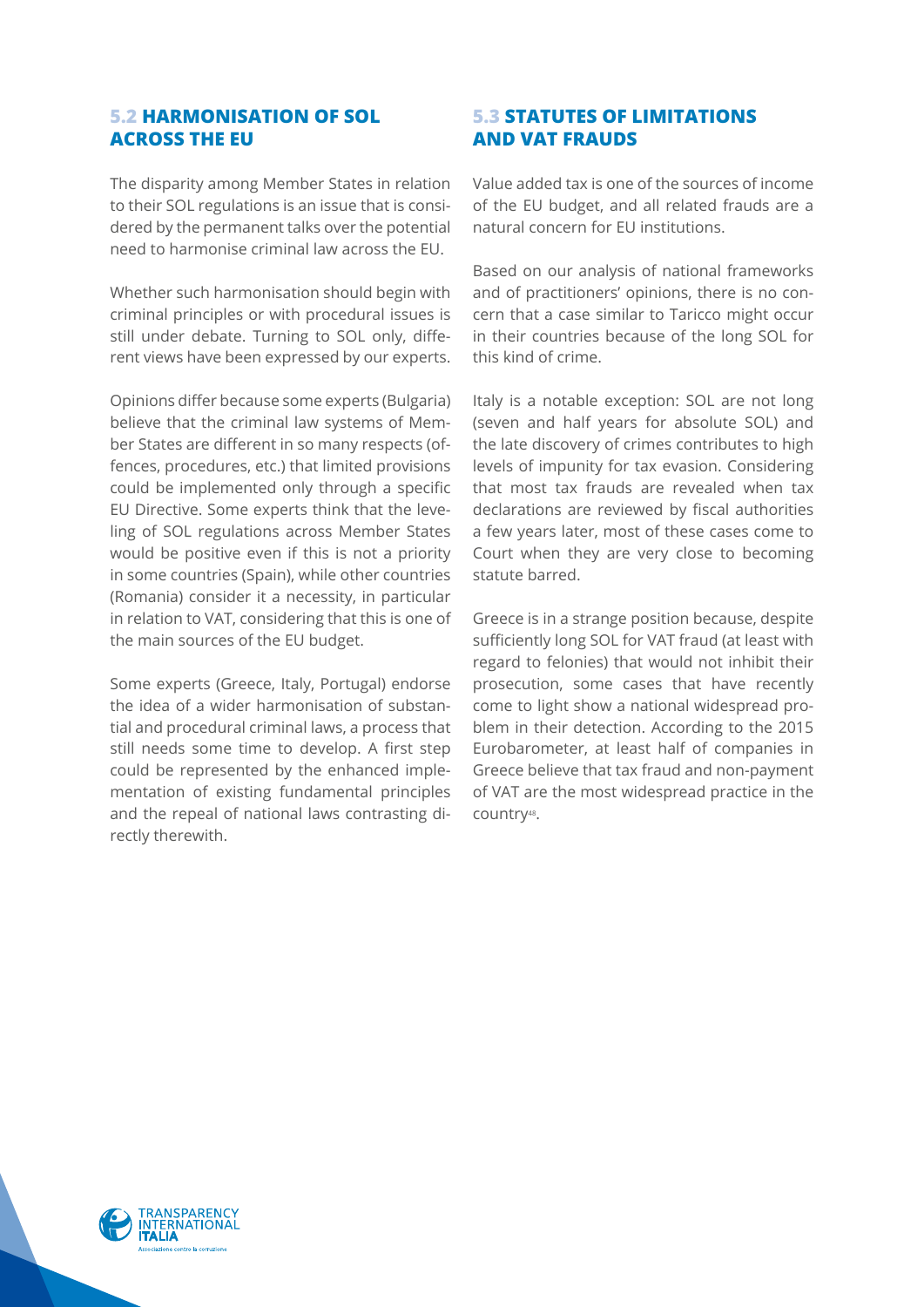### **THE VESELIN GEORGIEV CASE (BULGARIA)**

Veselin Georgiev, the former executive director of the National Road Infrastructure Fund, was prosecuted for abuse of funds granted via the Eurofund initiative<sup>49</sup> and was accused of embezzling almost 100,000 BGN (over 50,000 Euro). Veselin Georgiev granted his brothers Boyko and Emil 120 million BGN (over 60 million Euro)<sup>50</sup>.

The limitation period for the crime, committed in 2007, expired in 2014. Delays occurred because of the defendant's failure to appear in Court and a never-ending pre-litigation phase, with proceedings set to start in March 2012. Multiple resubmissions of the case followed, also because of difficulties in establishing the moment when the crime had been committed.

When the case reached the court in 2015, it became clear, right from the very first court session, that the absolute limitation period had expired for two of the perpetrators and charges were dropped for both.

### **VAT FRAUDS. THE "SCANDAL OF SCANDALS" IN GREECE**

This scandal was revealed in 2001 when the Financial Crime and Economic Unit (SDOE) conducted an ordinary audit of a company located in the area of Nea Moudania. The outcome of the audit was that the company, supposed to be active in exports to European countries, was, in fact, an office with just a phone. Surprisingly, its owners had received astounding amounts of money in VAT returns. The matter was further investigated and it was found that several similar companies in Thessaloniki had been producing fictitious invoices to show intra-EU exports of various products that had never occurred and had been receiving large amounts of money from the return of taxes, since the competent tax authorities had failed to conduct proper audits. Many cases have now been adjudicated by the criminal courts of Thessaloniki and a few tax officers have been found guilty of bribery and infidelity in the public service and have been convicted even to life imprisonment while others have been jailed.

Although the exact damage caused to the Greek state has not been calculated yet, it is estimated to amount to millions of euros. Although the scandal is still being investigated, an astounding number of cases that took place more than fifteen years ago, at the end of the 1990s (1998-2000), are now about to become statute barred.

<sup>48</sup> European Commission, Flash Eurobarometer 428, Report on Business Attitudes towards Corruption in the EU, 43 (2015).

<sup>49</sup> Other defendants of the case were Radoslav Kolev, the chairman of the Student Community Centre "St. George" in Plovdiv and Emiliya Popova, the Director of the associations "Regional and European developments of Karlovo" and "Evridika 98".

<sup>50</sup> Because of this scandal, the European Commission blocked temporarily 115,4 million Euro from the ISPA program and 50 million euro from the Phare program.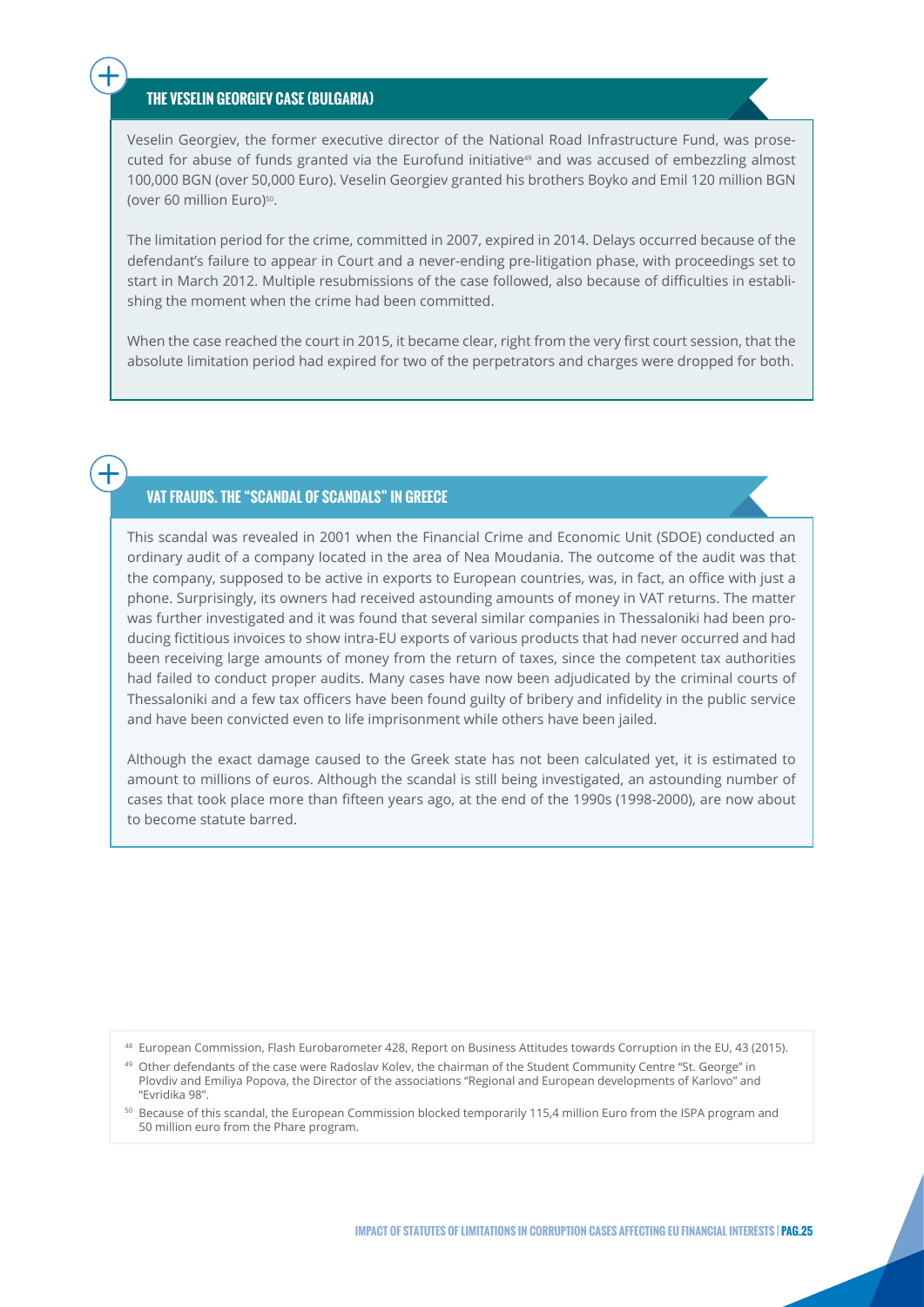## **5.4 EUROPEAN COURT OF JUSTICE AND SOL LEGISLATION**

A major point of discussion concerns the role taken by the European Court of Justice in this issue and the nature of the act taken by a specific EU institution. The issue is whether the nature of a decision of this magnitude is legal, acceptable and reasonable at the same time.

Experts from five countries disagree with the choice of action of the EU court which, in practice, does not limit its power to the specific case it rules on; rather, it essentially demands the relevant national court to disapply a national provision in a criminal law matter.

Except for the majority of Spanish experts, who consider such overruling of a national provision as acceptable in the specific Taricco decision and in similar cases where national provisions do not allow for the prosecution of crimes damaging EU financial interest, all other experts do not agree with such Court intervention. In particular, experts from Greece are highly skeptical towards such intervention: it is considered by many as an act of judicial activism that violates the defendant's rights and is against the Constitution.

Other responses share their disapproval of the form used by the EU institution: the principle of legal certainty in criminal proceedings is often mentioned as the primary reason why this decision is not the best option to express disagreement with national legal provisions, particularly in the Italian legal framework where the Taricco case represents only the tip of the iceberg and not an isolated case. A widely-endorsed comment is that the EU has all the reasons to require radically different outcomes for judicial proceedings concerning VAT frauds and that it is entitled to require (and maybe even force) Italy (and other, possible, non-compliant members) to amend its legislation to guarantee the prosecution of these criminal behaviours.

Whilst waiting for a (hopefully soon) revision of SOL national law, the EU Court will probably be asked to rule on similar cases and will have to comply with its previous judgment. Article 325 of the Treaty on the Functioning of EU acts as a gateway for the active intervention of EU institutions on criminal matters, with the Taricco decision simply reinforcing it.

### **ITALY AND ITS SYSTEMIC ISSUE WITH SOL: A PLURALITY OF CRIMES BECOMING STATUTE BARRED.**

Some crimes are most prone to becoming statute barred but the list of cases whose limitation period is subject to expiration is long and shows how the entire framework needs to be strongly reviewed.

Among the political cases it is worth mentioning that of the former president of the Milan Province, Filippo Penati, who benefited from the law reform in 2012 and had the charges against him become statute barred in a large corruption case. Penati initially claimed that he would give up his right to enforce the limitation period in order to be acquitted on the merits but then changed his mind. In another case, the former governor of the Molise region, Michele Iorio, was sentenced to one and a half years of imprisonment for abusing his position but the offence was held statute barred by Cassazione, which even anticipated the starting moment of the SOL from the time of payment of a service to two companies back to the previous moment when the region assigned the service thereto.

In the sports field three famous cases can be mentioned: the so-called Calciopoli, the match-fixing and doping cases. First, Calciopoli was a tremendous scandal which came out in 2006 when large investigations revealed a system of powers among football clubs and league associations that exercised an un-

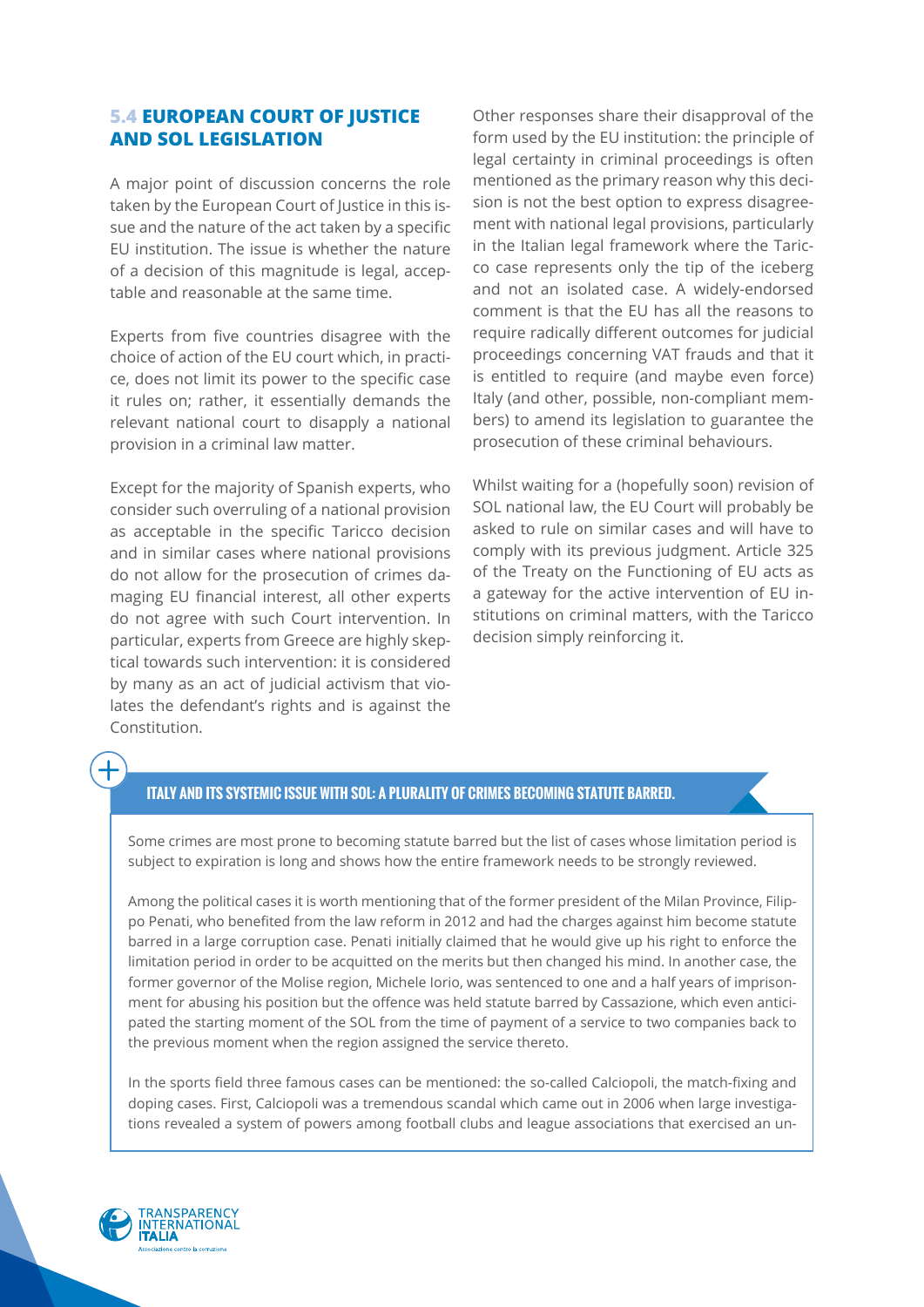due control over the scores and management of the Italian football league. The scandal led to the resignation of several managers, and most executives of both the Serie A League and clubs, along with some referees, were found guilty of their illicit maneuvers by the Special Sports Court. Most defendants were convicted by first and second instance courts but their cases became statute barred later on, including those of two of the most famous actors of the scandal, Luciano Moggi and Antonio Giraudo<sup>51</sup>. Second, the match-fixing case of 2011 when a similar situation occurred, with trials before the Sports Court already having been decided but with only few of them leading to criminal proceedings: most of them started in mid-2016 and their SOL terms will probably expire in 2018. Furthermore, in the doping case of 2002, Doctor Riccardo Agricola was convicted by the first instance court in 2002 but his case became statute barred in March 2007.

In the health sector two of the biggest scandals were plagued by limitation periods: the "killer valves" case concerned a doctor who was accused of bribery to acquire faulty heart valves which were then implanted into 34 patients (two of them died). The case against the doctor became statute barred. The same happened in the proceedings concerning the so-called "Horror Clinic", where Doctor Pierpaolo Brega Massone was sentenced to life for conducting systemic useless surgeries on elderly patients that caused several deaths. These surgeries were not necessary from a medical perspective and they were performed to commit fraud against the National Health Service, yet the fraud charges became statute barred.

Some major environmental disasters ended or will soon end with no consequences for their perpetrators because of the expiry of the corresponding limitation periods. The most famous case is that of the Eternit company regarding the use of asbestos in a factory that caused an environmental disaster and the severe illness of hundreds of employees and citizens due to the lack of precautionary safety measures. The chairman and the CEO were convicted by the first and second instance courts but their offences were held statute barred by Cassazione at the third instance court level. Compensation to victims was also annulled.

Two cases represent a paradox:

1) Giulio Cesare Morrone murdered his wife in 1990 and pleaded guilty in 2012 (twenty-two years after the fact). The law in the 1990s included aggravating and extenuating circumstances in the calculation of the SOL. The prosecutor asked for thirty years' imprisonment (sixteen years of basic crime plus aggravating circumstances). The first and second instance courts did not acknowledge the aggravating circumstances, and as a result the crime became statute barred while the murderer was acquitted despite his confession.

2) On June 29, 2009, thirty-three people died in a railway crash in Viareggio. Investigations on the people responsible for the disaster started immediately afterwards: after four years, thirty-three people were indicted for several crimes (culpable fire, culpable murder). The first instance case is still pending and culpable fire and culpable injury charges are about to become statute barred. Despite the fact that this crime was detected early, there is no real chance for the victims to see perpetrators being judged by the court.

<sup>51</sup> Fun fact: one of the few people who gave up his right to enforce SOL terms, the referee Massimo De Santis, was one of the few people who was convicted with a final criminal decision.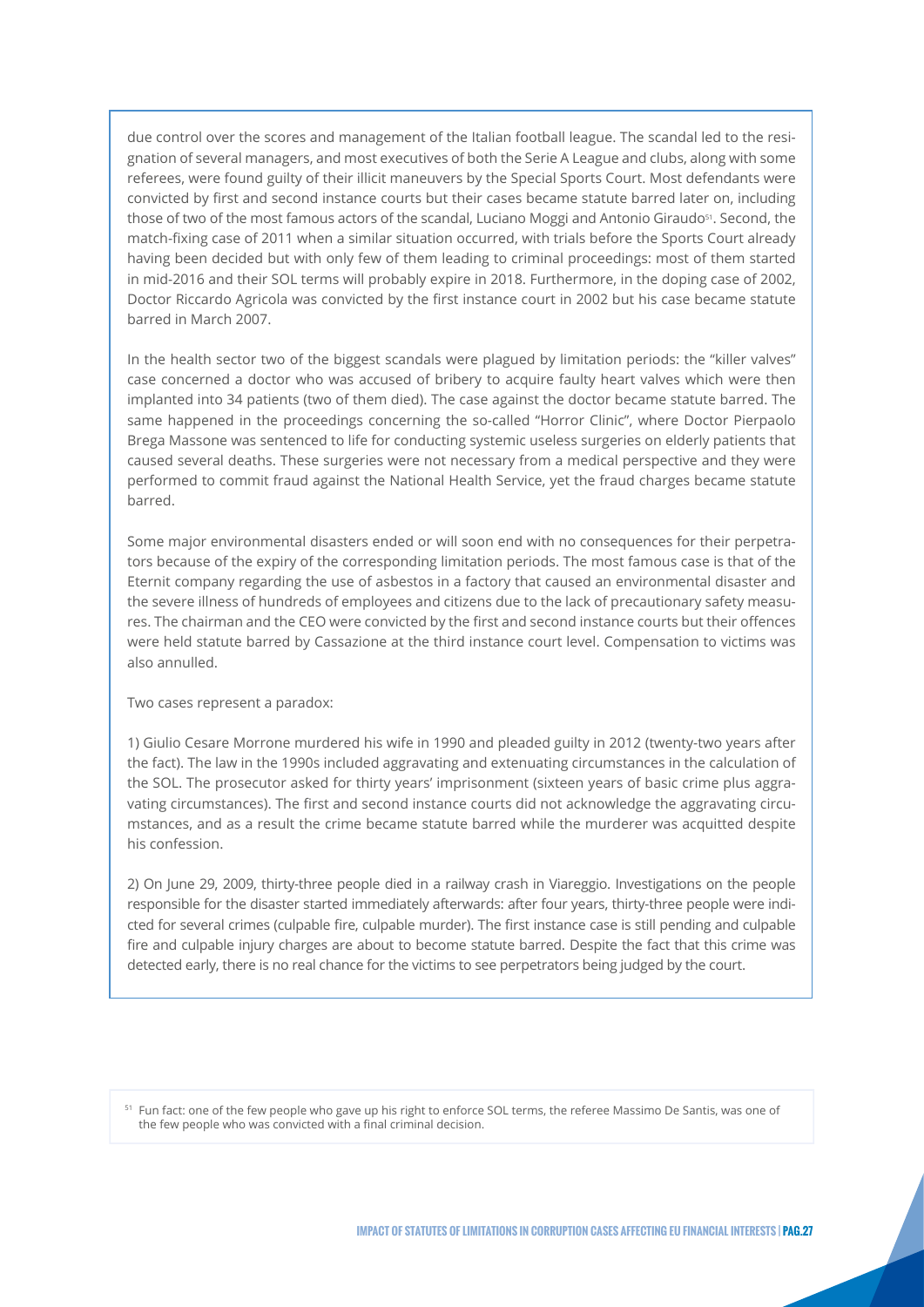## **5.5 EUROPEAN COURT OF JUSTICE AND SOL LEGISLATION**

Considering that the so-called PIF Directive has not been approved and enacted yet, for the purposes of this report a provisional definition of financial interests is used, these meaning "all revenues and expenditures covered by, acquired through, or due to: a) the Union budget; b) the budget of institutions, bodies, offices and agencies established under the Treaties or budgets managed and monitored by them".

A comparison of crimes falling into the provisional definition of PIF crimes is used.

|                                                          | <b>Bulgaria</b> |                           | Greece <sup>52</sup> |                | <b>Italy</b> |              | <b>Portugal</b> <sup>53</sup> |                   | <b>Romania</b> |    | <b>Spain</b> |
|----------------------------------------------------------|-----------------|---------------------------|----------------------|----------------|--------------|--------------|-------------------------------|-------------------|----------------|----|--------------|
| <b>Corruption-related crime</b>                          | $\mathbf R$     | A                         | R                    | $\overline{A}$ | $\mathbf R$  | $\mathsf{A}$ | R                             | A                 | R              | A  | $\mathsf R$  |
| <b>VAT fraud</b>                                         |                 |                           | 5 or<br>15           | 8 or<br>20     | 6            | 7.5          | 10                            | 5 or 7.5 or<br>15 | 8              | 16 | 5 or 10 54   |
| <b>Embezzlement against</b><br><b>European Union</b>     | 15              | 22                        | 5 or<br>15           | 8 or<br>20     | 6            | 7.5          | 15                            | 22.5              | 8              | 16 | 5            |
| Unjust obtainment of<br>supplies against EU              | $\mathcal{L}$   | 4.5 55                    | 5 or<br>15           | 8 or<br>20     | 6            | 7.5          | 15                            | 22.5              | 8              | 16 | 5            |
| <b>Fraud against EU</b>                                  |                 |                           | 5 or<br>15           | 8 or<br>20     | 6            | 7.5          | 15                            | 22.5              | 8              | 16 | 5            |
| <b>Corruption of EU public officials</b>                 |                 | 10 or 15 or<br>15 56 22.5 | 5 or<br>15           | 8 or<br>20     | 6            | 7.5          | 15                            | 22.5              | 8              | 16 | 10           |
| Non-communication of conflicts<br>of interest against EU |                 |                           |                      |                | 6            | 7.5          | 15                            | 22.5              | 5              | 10 | 5            |
| <b>Cigarette smuggling</b>                               | 10              | 15                        | 5                    | 8              | 5            | 6.25         | 5                             | 7.5               | 8              | 16 | 1 to 5 57    |
| <b>Currency counterfeiting</b>                           | 15              | 22.5                      | 5 or<br>15           | 8 or<br>20     | 12           | 15           | 15                            | 22.5              | 8              | 16 | 15           |
| <b>Misuse of EU funds</b>                                |                 |                           | 5 or<br>15           | 8 or<br>20     | 6            | 7.5          | 10                            | 5 or 7.5 or<br>15 | 5              | 10 | 5            |
| <b>EU-funds procurement violations</b>                   |                 |                           | 5 or<br>15           | 8 or<br>20     |              |              |                               |                   | 8              | 16 | 5            |

The limitation terms provided for crimes that might, whether or not directly, affect EU financial interests are consistent with SOL provided at Member State-level for general corruption-related crimes. This analysis shows that an approach focused on contrasting SOL effects only on EU-related crimes might not be the most sensible approach; a wider approach aiming at changing how the national SOL framework is structured represents a better option, which is also probably easier for Member States to accept.

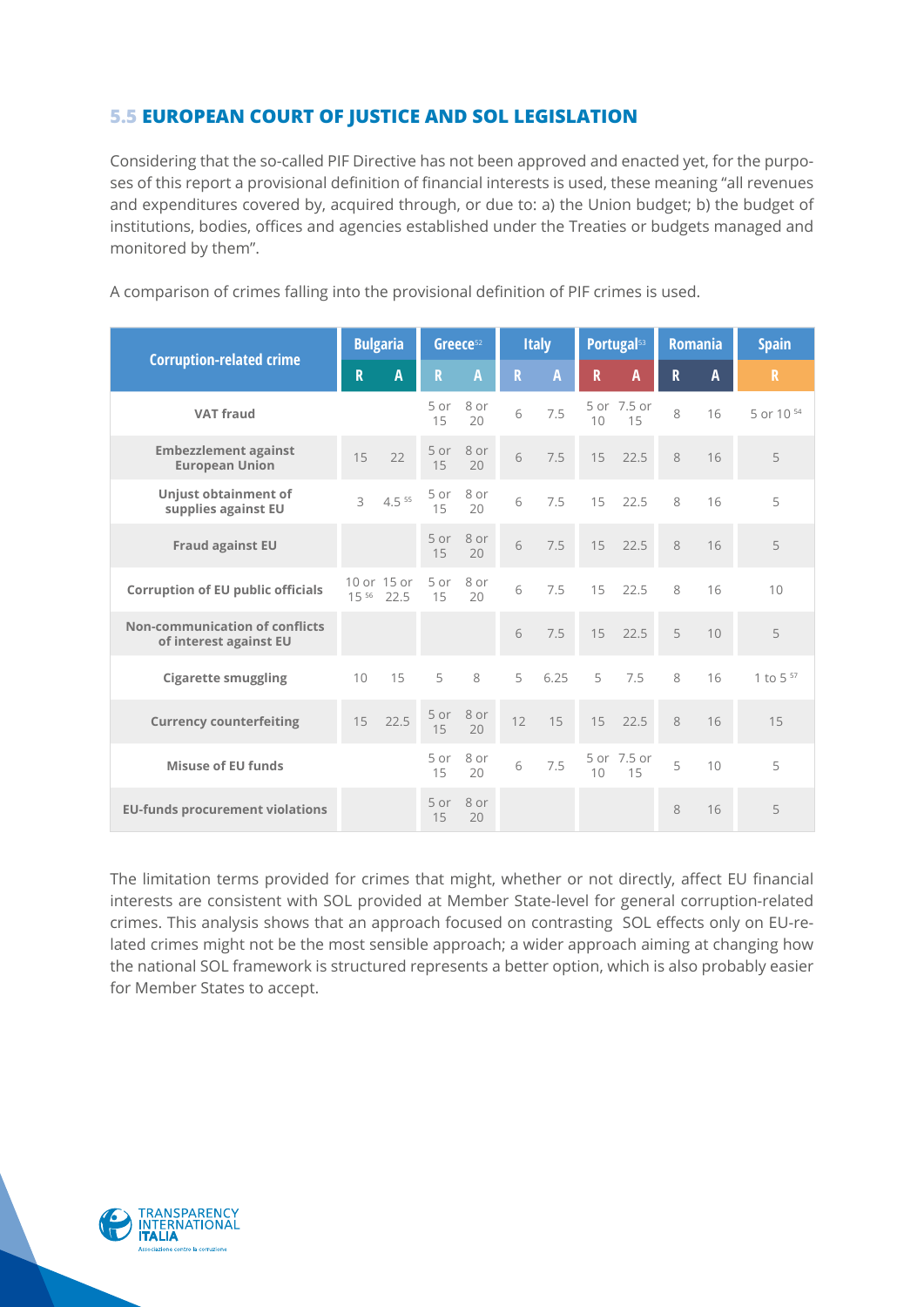### **TAX FRAUDS AS INDEPENDENT CRIMES? MAYBE. THE CASE OF CARLOS FABRA (SPAIN)**

Carlos Fabra, the former president of the provincial council of Castellon, was charged with several crimes, among which tax fraud, in 2003. Ten years later he was sentenced to four years of imprisonment.

However, the court of Nules, where he was convicted, did not sentence him for the crimes committed from 2000 to 2003, because they had become statute barred. This happened because no formal accusation was made and SOL terms were not interrupted before the investigations were completed and, complying with the doctrine of the Spanish High Court, tax fraud was not considered a continuous crime.

<sup>52</sup> First term is related to misdemeanours; second term is related to felonies.

- 53 Second terms are those provided for aggravated forms.
- <sup>54</sup> Depending on the amount of the fraud.
- <sup>55</sup> Crime is defined as "False statements or lack of information to secure EU funds".
- <sup>56</sup> First term is applicable to a list of classified crimes, second term to remaining crimes.
- <sup>57</sup> Depending on the value of the goods.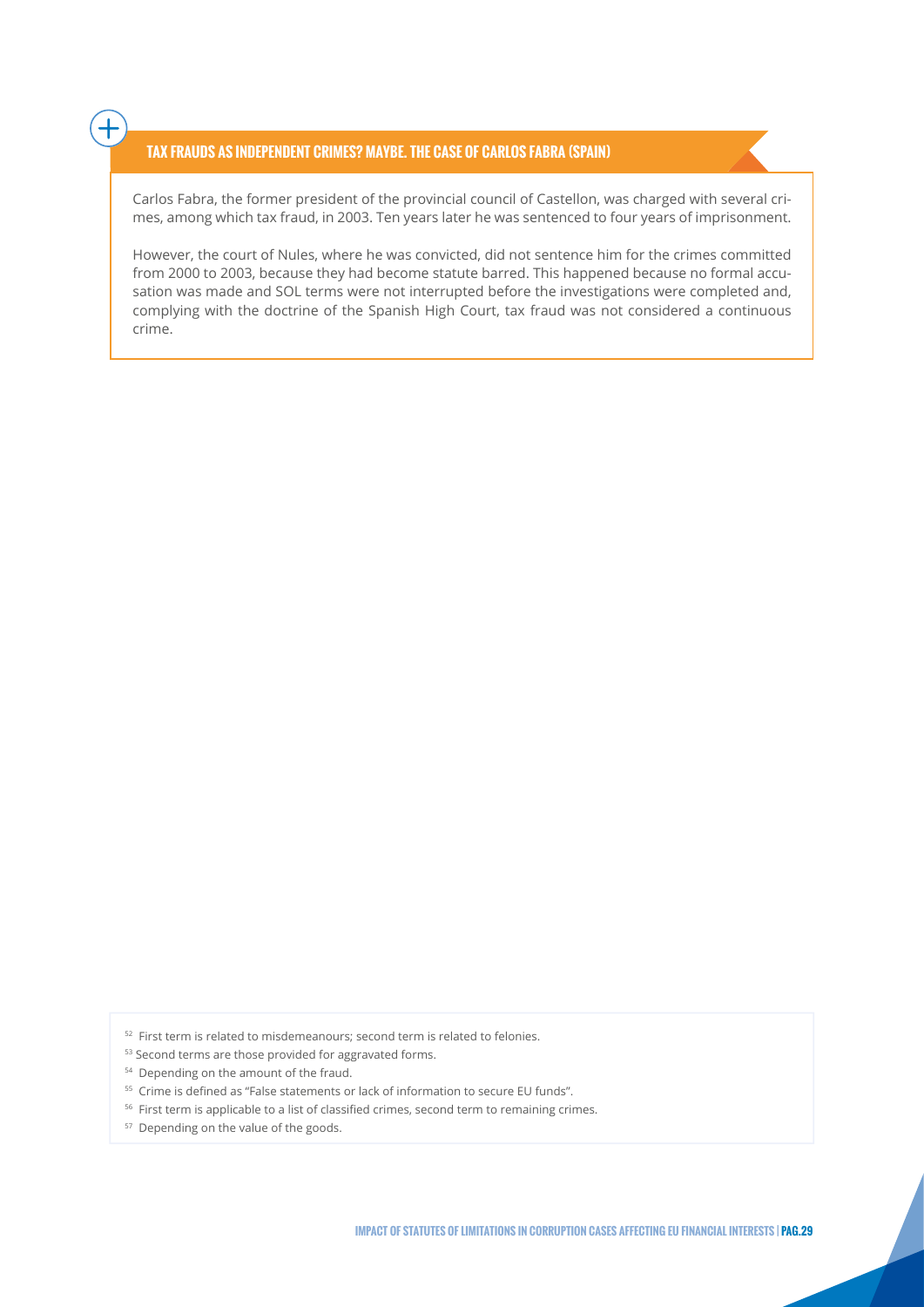## **6 CONCLUSIONS AND RECOMMENDATIONS**

Our analysis of six national legal systems and practices on statutes of limitations shows a plurality of approaches in the field, with different outcomes in practice. Member States apply different approaches to regulate the expiry of limitation periods. Most of them have dealt with large scandals and major cases that have had a relevant impact on society and the public opinion and have somehow remedied legal deficiencies to avoid the proliferation of similar cases. Italy seems to be lagging behind in complying with best practices; it is not surprising that the Taricco decision concerned an Italian court case.

There are three areas where room for improvement is identified and advisable: specific SOL regulations; SOL-related issues; the systemic weaknesses of criminal proceedings.

Except for Italy, which deserves separate consideration and needs a complete, immediate reform of the SOL framework, the legal frameworks taken into consideration in this report are considered effective. The selected cases identified by experts are relevant at national level and have or have had an impact on the community; however, they are often dated or isolated and do not represent a common trend in these countries. In any case, researchers and experts point out existing loopholes in their context that are highlighted by practice and need to be carefully reviewed.

## **Among the weaknesses, special attention should be paid to the following issues:**

### **1) Corruption-related cases.**

They sometimes require more time and tools for investigation, so a special treatment is deemed advisable by several experts.

### **2) Cross-border cases.**

They take considerable time because of their complexity and MLA requests are not always timely replied. Most of the times these requests are not a cause for suspension and, where they are, they can have an impact on absolute SOL.

### **3) Elimination of special subjective conditions.**

In some countries politicians or people in official positions have different SOL compared to the general rule.

## **4) Focus on the causes of suspension and interruption rather than on the length of SOL.**

The length of SOL is rather consistent and similar among countries but differences arise in relation to the causes of suspension and interruption that can obstruct prosecution and interfere with the correct conduct of criminal proceedings.

### **5) Investigation times.**

A number of proceedings become statute barred during the investigations or because of the time dedicated thereto. Although specific time limits are set, investigations are often prolonged or ignored.

## **The following issues are not strictly related to SOL but raise concerns according to several experts and practitioners:**

## **1) Lack of relevant statistics.**

In most of these countries, statistics are not collected or available in relation to the numbers and categories of statute-barred proceedings. This shortage jeopardises the ability of the system to understand if and where there are problems related to the amount of cases not decided on their merits.

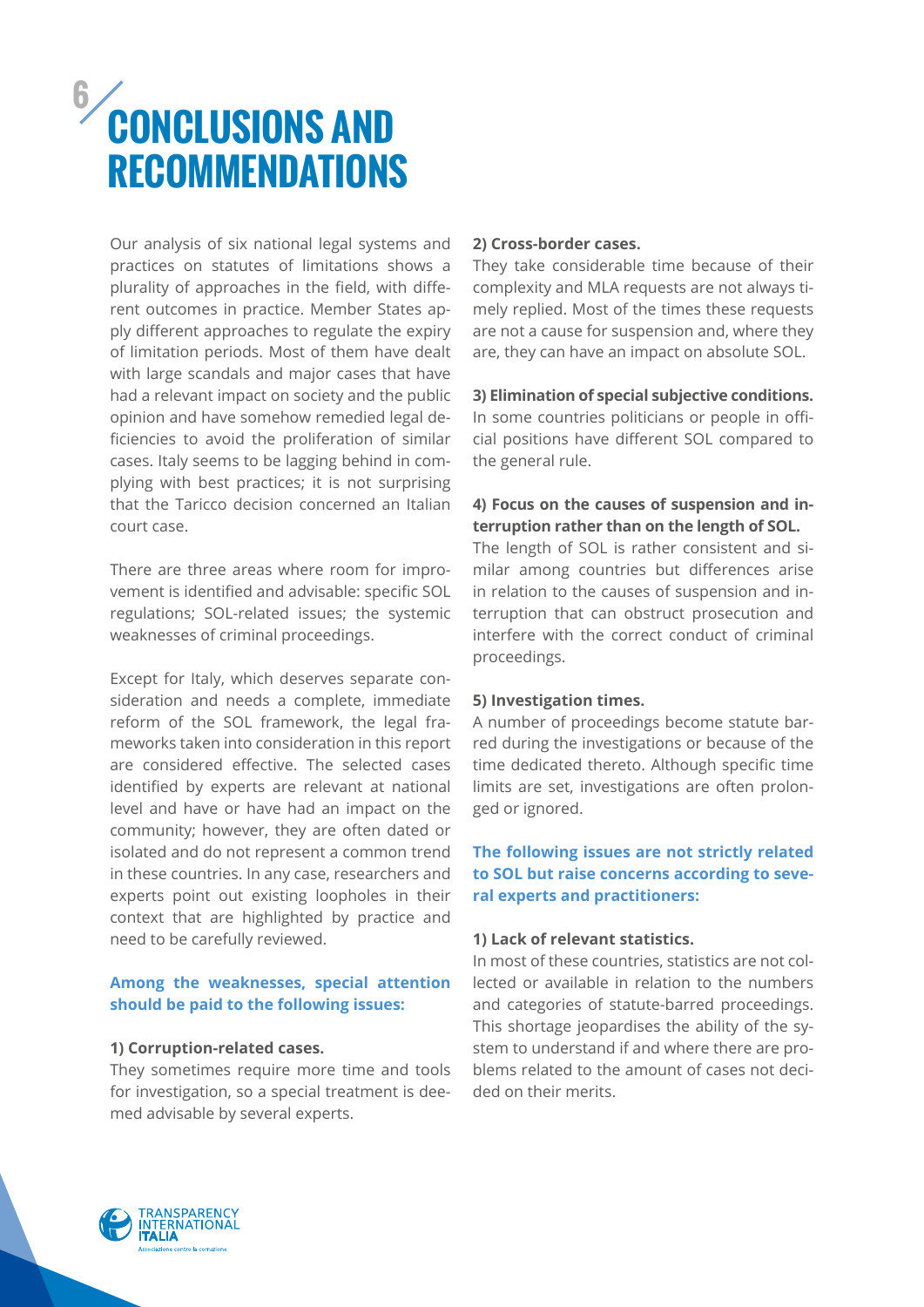### **2) Harmonisation of EU criminal procedures.**

Although each country has its specific features and connotations that make it hard to create uniform criminal proceedings, some issues should be more harmonised and integrated. The long-waited introduction of the European Public Prosecutor could create benefits in multi-country cases.

Although the expiration of limitation periods is not causing problems across Europe, rather only in some countries or under specific circumstances, a common trend emerging from our analysis is the average excessive length of criminal proceedings. In countries where proceedings are too long and SOL are too short or there is no valid list of causes of suspension and interruption, this represents a major problem leading to impunity. Strategies to reduce the length of proceedings might include the allocation of more resources to the public prosecution and to the court to speed up cases, sanctions for delays caused by any party involved in the proceedings, a possible de-criminalisation of offences and the promotion of alternative dispute resolution mechanisms to lighten the caseload of courts.

As regards VAT frauds and the damage to EU interests caused by weak or ineffective SOL regulations, most experts agree that the EU should intervene in relation to Member States' substantial aspects of criminal law by exercising pressure in order to make them remedy their deficiencies at a legislative level, instead of intervening on single, ongoing criminal cases.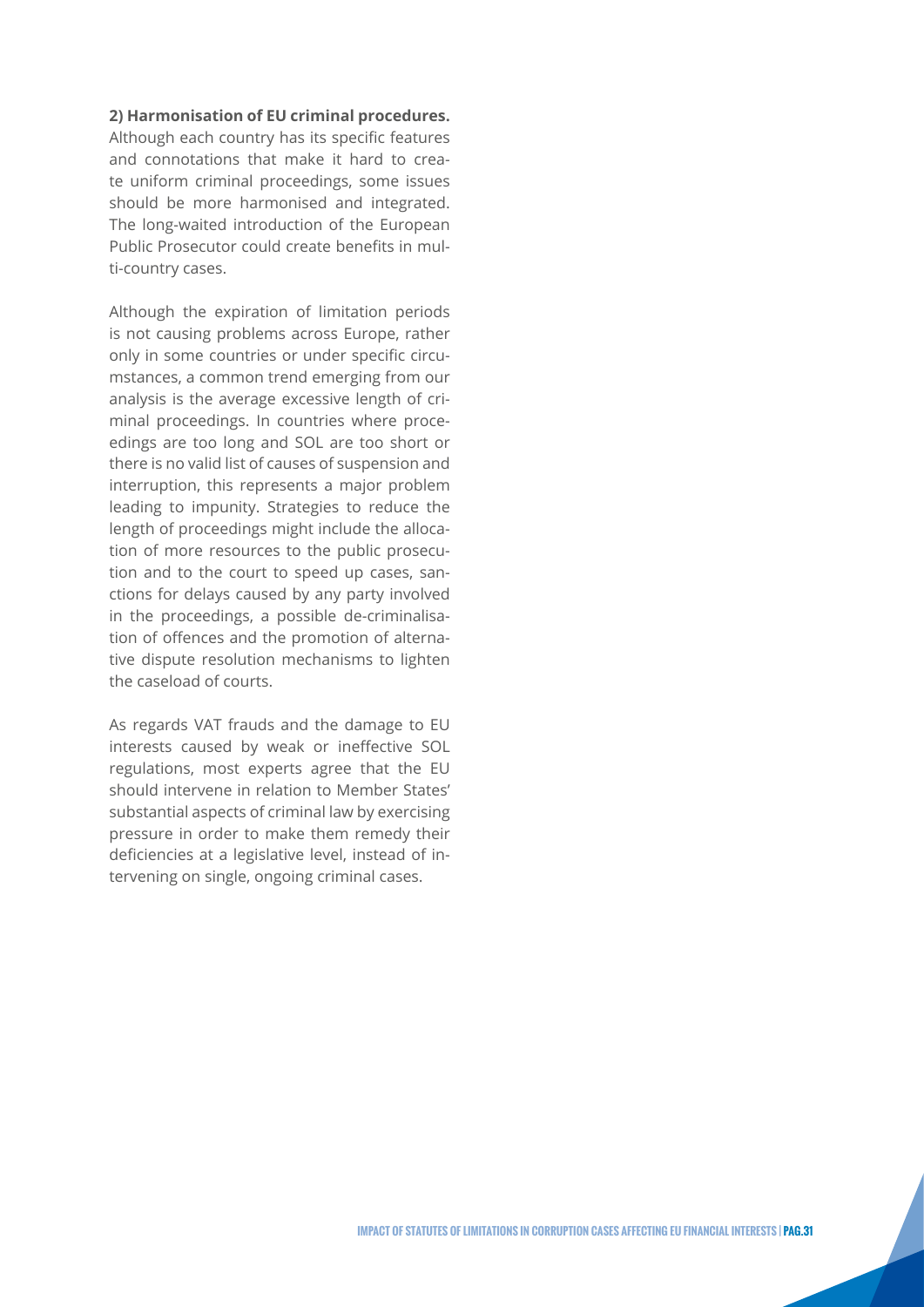# **ANNEX TO THE REPORT**

This report compares the legal regulation of SOL and its implementation in practice in six EU Member States. To complete the report, researchers from such six countries completed a legal research project, analysed cases, requested statistics to the relevant institutions, selected and interviewed major national experts on the issue. They submitted complete national reports based on common questionnaires provided by the Italian lead researcher.

## **LIST OF EXPERTS INTERVIEWED FOR THIS REPORT** 58

## **BULGARIA**

- 3 lawyers, members of the Sofia Bar Association, with extensive practice in the criminal field and expertise at all court levels;
- 3 legal researchers, from Law Faculties of the Sofia University "St. Kliment Ohridski" and Veliko Turnovo University "St. Kiril I Metodii";
- 2 Judges form the Supreme Court of Cassation;
- 2 Prosecutors from the Supreme Prosecution of Cassation.

## **GREECE**

- Ms. Raikou, Anti-Corruption Prosecutor in Athens;
- Mr. Rakintzis, former General Inspector of Public Administration;
- 2 Representatives from the Legislative Office of the General Secretariat for the Fight Against Corruption;
- 2 Inspectors from the Office of the General Inspector of Public Administration;
- A former Supreme Court judge;
- A Court of Appeals judge;
- An investigation judge for corruption crimes;
- A deputy investigation judge for corruption crimes.

### **ITALY**

- Piercamillo Davigo, Magistrate at Court of Cassazione and President of the National Magistrates Association;
- Grazia Mannozzi, Professor of Criminal Law at Università degli Studi dell'Insubria;
- Chiara Amalfitano, Professor of European Union Law at Università degli Studi of Milan;
- Stefano Marcolini, lawyer and Professor of Criminal Procedure Law at Università degli Studi dell'Insubria;
- Francesco Viganò, Professor of Criminal Law at Università degli Studi of Milan;
- Enrico Cappelletti, MP;
- Donatella Ferranti, MP and President of the Justice Commission at the House of Representatives.

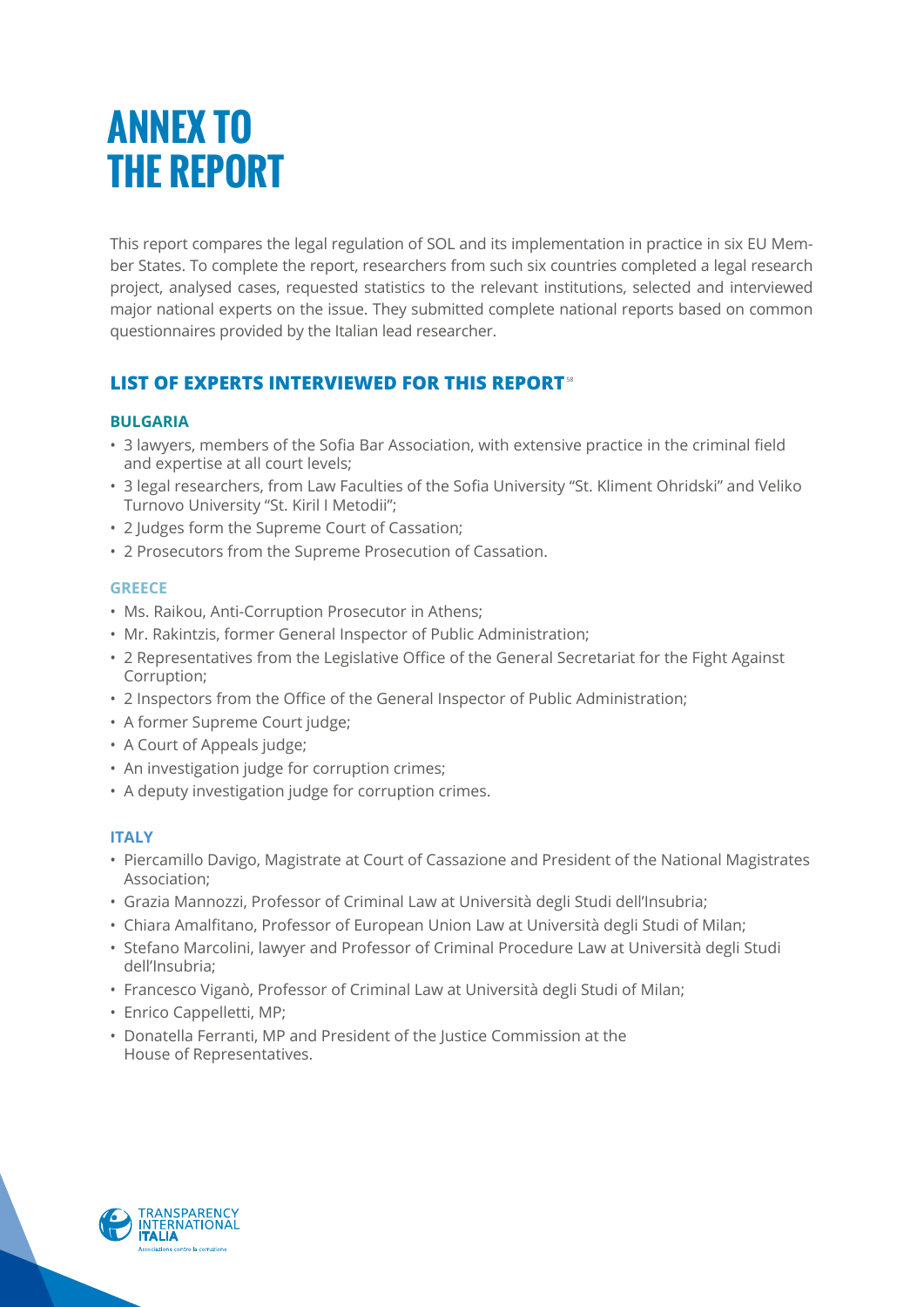### **PORTUGAL**

- Luís Rosa, Journalist specialised in criminal investigations;
- Ana Gomes, Member of the European Parliament;
- Maria José Morgado, Senior Public Prosecutor (Head of the District Public Prosecutor's Office in Lisbon);
- José Albuquerque, Representative of the Union of Public Prosecutors, Researcher;
- Joana Amaral Rodrigues, Researcher of the Faculty of Law of the Universidade Nova de Lisboa (FDUNL);
- Paulo Saragoça da Matta Lawyer and member of the board of directors of the Association of Criminal Lawyers;
- Maria Paula Gouveia Andrade, Lawyer;
- Jorge Reis Bravo, Senior Public Prosecutor;
- Paulo Ralha, President of the Union of Tax Workers;
- José Tavares, General Director of the Court of Auditors, and Secretary-General of the Council for the Prevention of Corruption;
- António João Maia, Representative of the Council for the Prevention of Corruption and Researcher of the Economy and Fraud Management Observatory;
- Tania Pereira, Professor at the Faculty of Law of the Universidade Católica de Lisboa;
- Caolina Mouraz, Lawyer.

### **ROMANIA**

- Prosecutor's Office of the High Court of Cassation and Justice;
- Superior Council of Magistracy;
- National Bars Union of Romania;
- Ministry of Justice;
- Mădălina Afrăsinie, judge at the Bucharest Court;
- Nadia Cantemir, lawyer and law professor at Universitatea Nicolae Titulescu (Bucarest);
- Angela Ciurea, lawyer and former chief prosecutor at DIICOT (Directorate for Investigating Organized Crime and Terrorism);
- Alic Saiciuc, Magistrate at Superior Council of Magistracy;
- Cristina Banciu, lawyer, former prosecutor and former judge.

### **SPAIN**

- José Luis Fuertes, criminal lawyer;
- Francisco de la Torre, tax inspector and MP;
- María Teresa Gálvez, prosecuting attorney specialised in corruption cases;
- Salvador Viada, prosecutor at Supreme Court;
- Jesús Villegas, examining magistrate;
- Enrique Gimbernat, Professor of Criminal Law at the Complutense University of Madrid.
- Ángela Martialay, journalist in Vozpópuli;
- Juan Pelayo García Llamas, Criminal Magistrate at the Madrid Provincial Court and President of the Third Section at the Criminal Court of Madrid

<sup>58</sup> Not all the people interviewed for this report authorised the publication of their name.